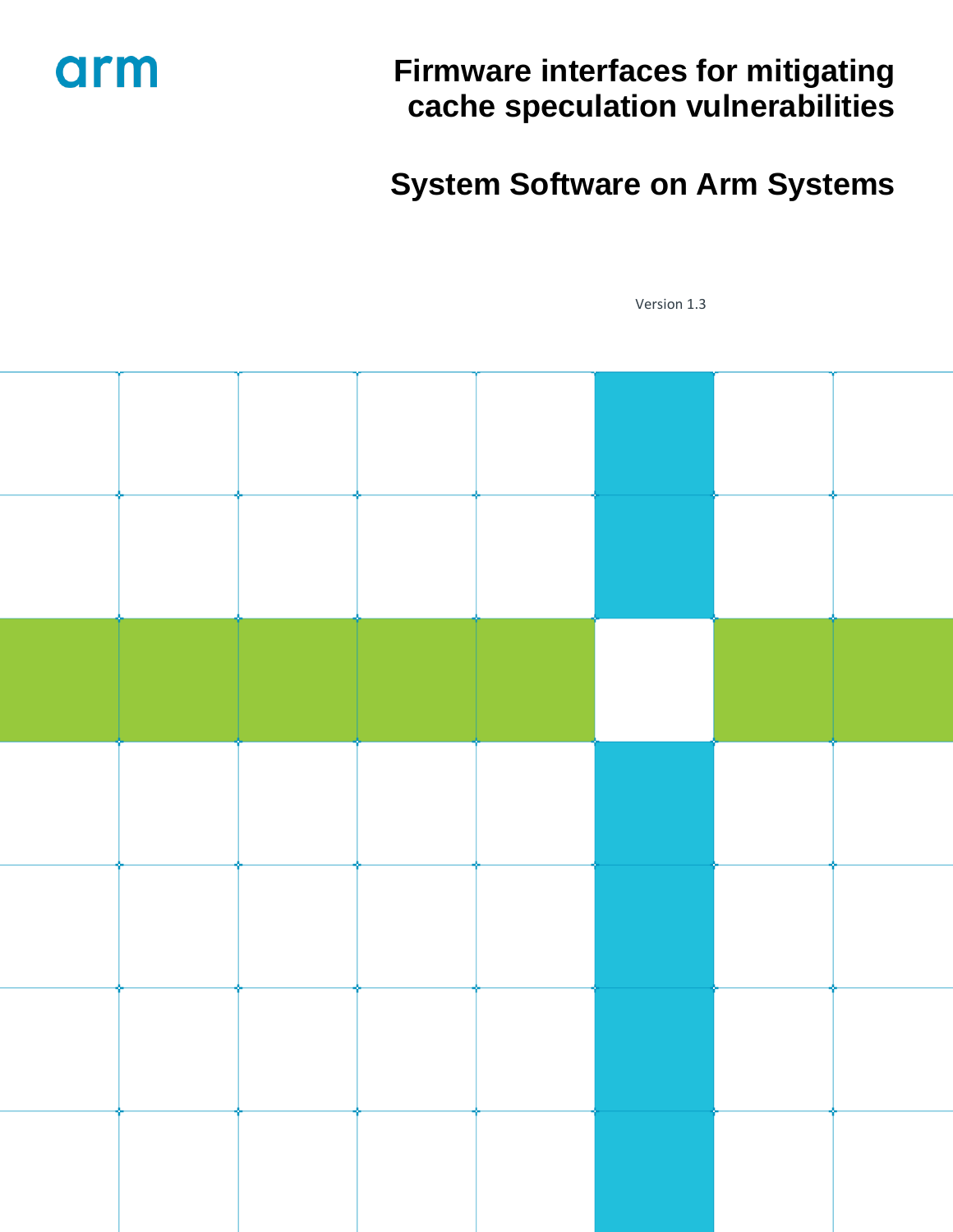## **Firmware interfaces for mitigating cache speculation vulnerabilities**

#### **System Software on Arm Specification**

Copyright © 2018 Arm Limited (or its affiliates). All rights reserved.

#### **Release Information**

#### **Document History**

| <b>Version/Issue</b> | <b>Date</b>     | <b>Confidentiality</b> | <b>Change</b>                                                                                                         |
|----------------------|-----------------|------------------------|-----------------------------------------------------------------------------------------------------------------------|
| 1.0                  | 26 January 2018 | Non-Confidential       | First release                                                                                                         |
| 1.1                  | 31 January 2018 | Non-Confidential       | Included missing details about Cortex-A8                                                                              |
| 1.2                  | 09 March 2018   | Non-Confidential       | Extension of SMCCC ARCH FEATURES to provide per-PE<br>mitigation discovery                                            |
| 1.3                  | 21 May 2018     | Non-Confidential       | Added SMCCC ARCH WORKAROUND 2 to mitigate CVE-<br>2018-3639. Clarified SMCCC ARCH WORKAROUND 1<br>discovery semantics |

## **Non-Confidential Proprietary Notice**

This document is protected by copyright and other related rights and the practice or implementation of the information contained in this document may be protected by one or more patents or pending patent applications. No part of this document may be reproduced in any form by any means without the express prior written permission of Arm. **No license, express or implied, by estoppel or otherwise to any intellectual property rights is granted by this document unless specifically stated.**

Your access to the information in this document is conditional upon your acceptance that you will not use or permit others to use the information for the purposes of determining whether implementations infringe any third party patents.

THIS DOCUMENT IS PROVIDED "AS IS". ARM PROVIDES NO REPRESENTATIONS AND NO WARRANTIES, EXPRESS, IMPLIED OR STATUTORY, INCLUDING, WITHOUT LIMITATION, THE IMPLIED WARRANTIES OF MERCHANTABILITY, SATISFACTORY QUALITY, NON-INFRINGEMENT OR FITNESS FOR A PARTICULAR PURPOSE WITH RESPECT TO THE DOCUMENT. For the avoidance of doubt, Arm makes no representation with respect to, and has undertaken no analysis to identify or understand the scope and content of, patents, copyrights, trade secrets, or other rights.

This document may include technical inaccuracies or typographical errors.

TO THE EXTENT NOT PROHIBITED BY LAW, IN NO EVENT WILL ARM BE LIABLE FOR ANY DAMAGES, INCLUDING WITHOUT LIMITATION ANY DIRECT, INDIRECT, SPECIAL, INCIDENTAL, PUNITIVE, OR CONSEQUENTIAL DAMAGES, HOWEVER CAUSED AND REGARDLESS OF THE THEORY OF LIABILITY, ARISING OUT OF ANY USE OF THIS DOCUMENT, EVEN IF ARM HAS BEEN ADVISED OF THE POSSIBILITY OF SUCH DAMAGES.

This document consists solely of commercial items. You shall be responsible for ensuring that any use, duplication or disclosure of this document complies fully with any relevant export laws and regulations to assure that this document or any portion thereof is not exported, directly or indirectly, in violation of such export laws. Use of the word "partner" in reference to Arm's customers is not intended to create or refer to any partnership relationship with any other company. Arm may make changes to this document at any time and without notice.

If any of the provisions contained in these terms conflict with any of the provisions of any click through or signed written agreement covering this document with Arm, then the click through or signed written agreement prevails over and supersedes the conflicting provisions of these terms. This document may be translated into other languages for convenience, and you agree that if there is any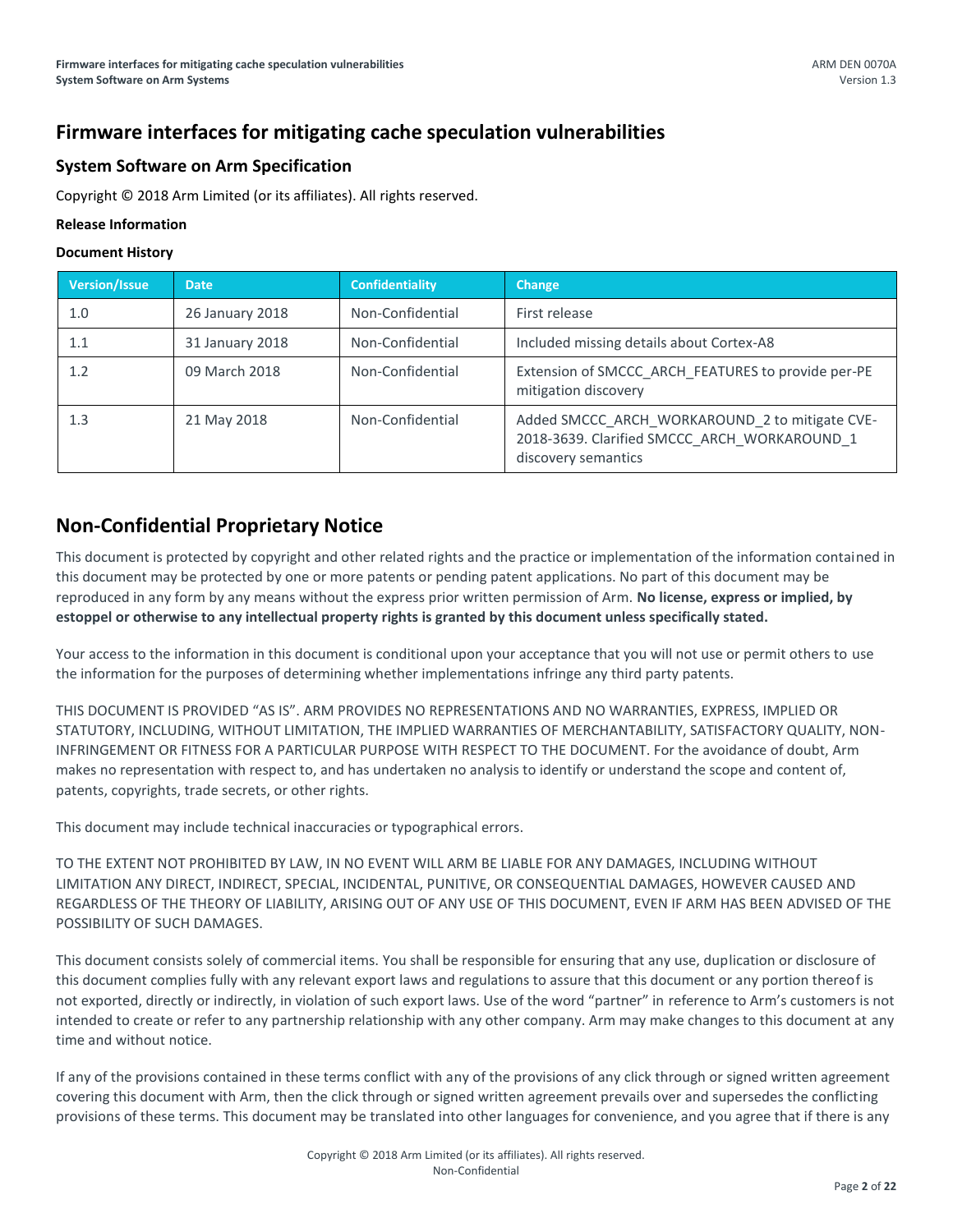#### **Firmware interfaces for mitigating cache speculation vulnerabilities System Software on Arm Systems**

conflict between the English version of this document and any translation, the terms of the English version of the Agreement shall prevail.

The Arm corporate logo and words marked with  $\degree$  or  $\degree$  are registered trademarks or trademarks of Arm Limited (or its subsidiaries) in the US and/or elsewhere. All rights reserved. Other brands and names mentioned in this document may be the trademarks of their respective owners. Please follow Arm's trademark usage guidelines at **<http://www.arm.com/company/policies/trademarks>** 3

Copyright © 2018 Arm Limited (or its affiliates). All rights reserved.

Arm Limited. Company 02557590 registered in England.

110 Fulbourn Road, Cambridge, England CB1 9NJ.

LES-PRE-20349

### **Confidentiality Status**

This document is Non-Confidential. The right to use, copy and disclose this document may be subject to license restrictions in accordance with the terms of the agreement entered into by Arm and the party that Arm delivered this document to.

Unrestricted Access is an Arm internal classification.

### **Web Address**

33T**[http://www.arm.com](http://www.arm.com/)**33T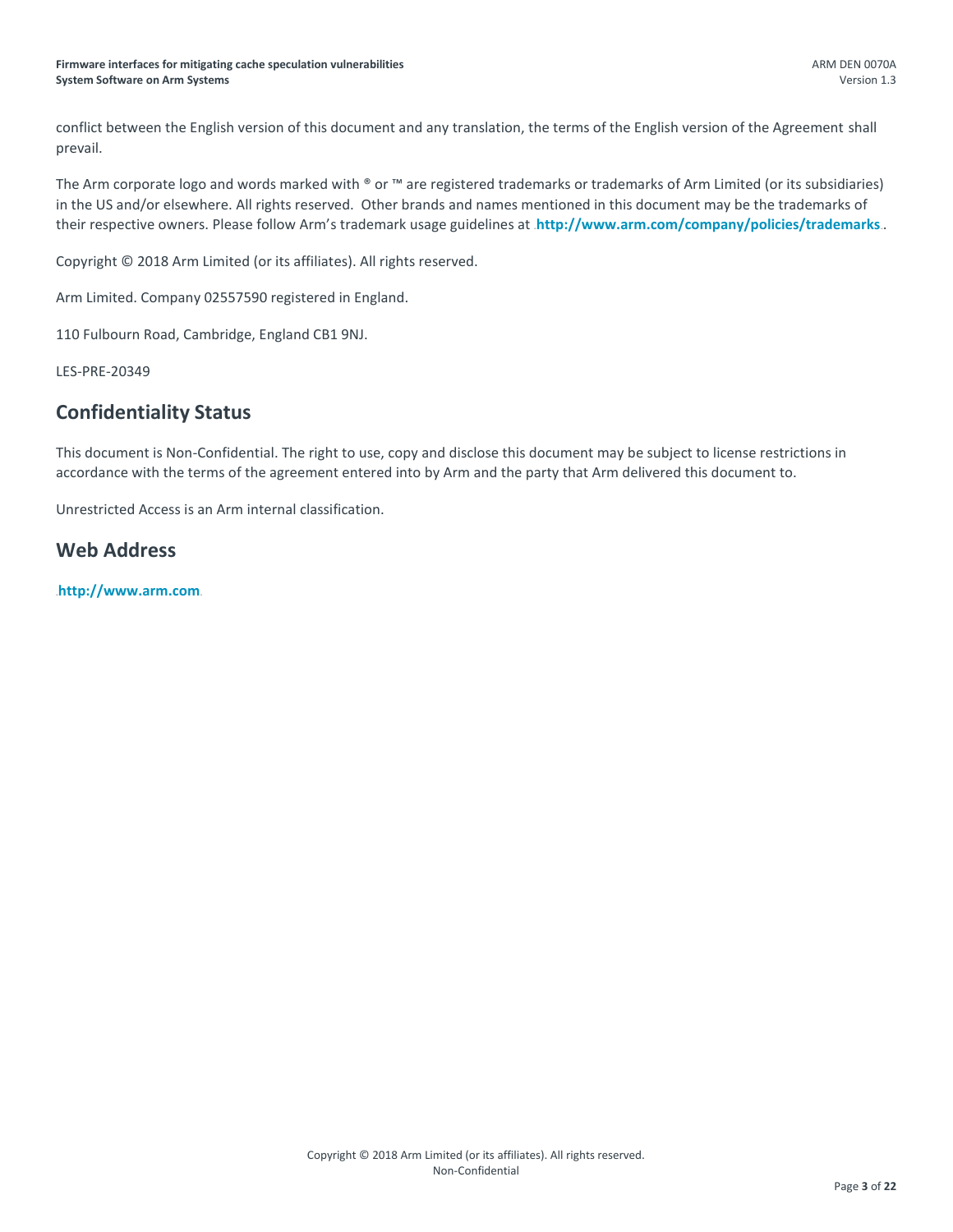## **Contents**

| $\mathbf{1}$   |  |
|----------------|--|
| 1.1            |  |
| 1.2            |  |
| 1.3            |  |
| $\overline{2}$ |  |
| 2.1            |  |
| 2.1.1          |  |
| 2.1.2          |  |
| 2.1.3          |  |
| 2.1.4          |  |
| 2.1.5          |  |
| 2.2            |  |
| 2.2.1          |  |
| 2.2.2          |  |
| 2.2.3          |  |
| 2.2.4          |  |
| 2.2.5          |  |
| 3              |  |
| 3.1            |  |
| 3.1.1          |  |
| 3.2            |  |
| 3.2.1          |  |
| 4              |  |
| 4.1            |  |
| 4.2            |  |
| 5              |  |
| 6              |  |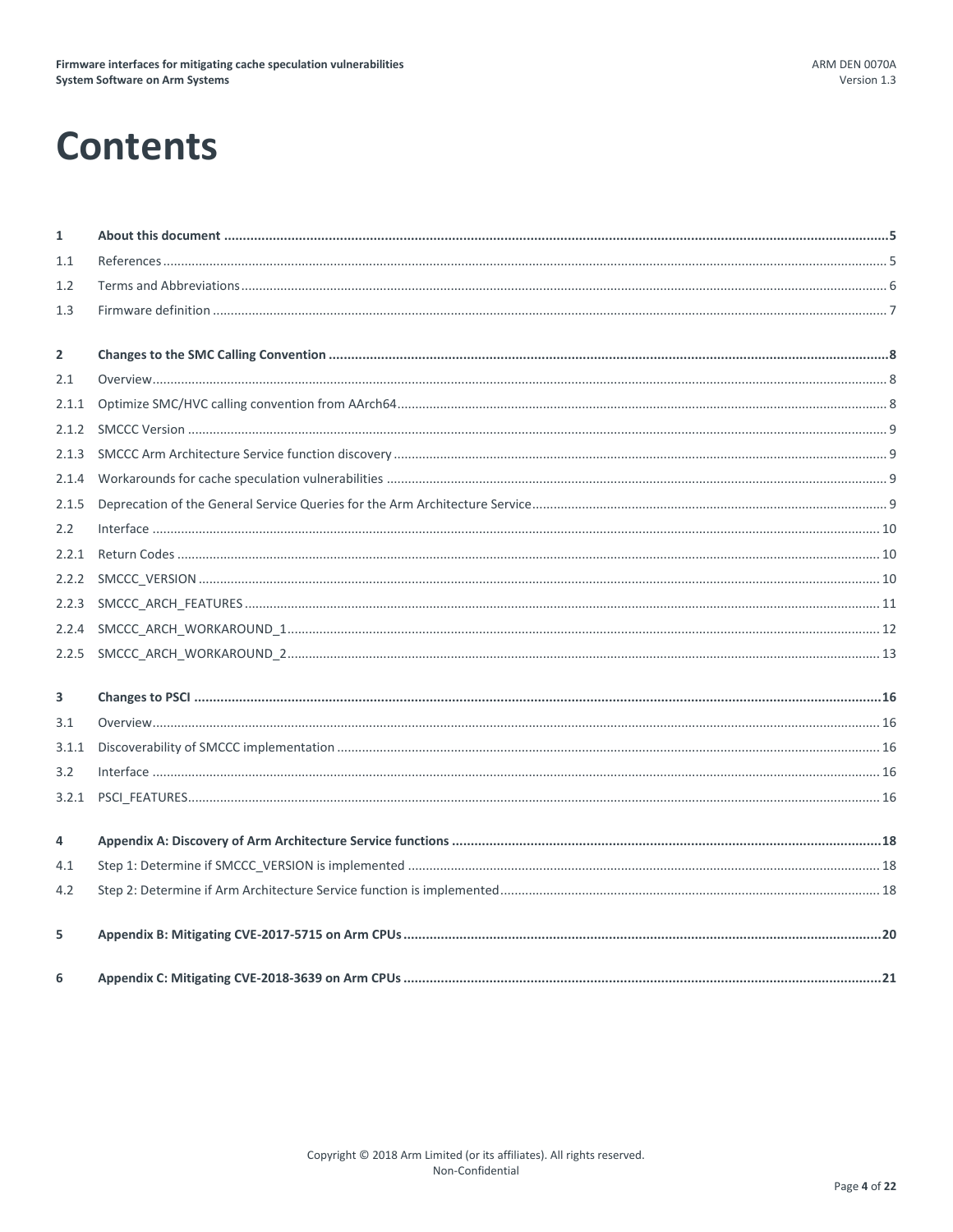## <span id="page-4-0"></span>**1 About this document**

CVE-2017-5715, also known as Spectre variant 2, is a vulnerability in some Arm CPU designs that might allow an attacker to control the speculative execution flow within a victim execution context and disclose data that is architecturally inaccessible to the attacker. On affected Arm CPUs the recommended mitigations include invalidation of some or all of the Branch Predictor caches when transitioning to an execution context that requires protection from previous executing contexts. See sectio[n 1.2](#page-5-0) for a definition of the term execution context.

CVE-2018-3639, also known as variant 4, is a vulnerability in some Arm CPU designs that might allow a speculative read of a memory location to read a data value from before the most recent write to that memory location. The speculatively read data might be attacker-controlled and forwarded to later speculative accesses, which may disclose data that is architecturally inaccessible. On affected Arm CPUs the recommended mitigations include disabling the bypassing of writes by reads (including speculative reads), either permanently during CPU initialization, or dynamically as required by software requiring protection.

For more information on these and related vulnerabilities, please see the material provided at the *Arm Security Update* website [1].

The mechanism by which such software mitigations are implemented is CPU implementation specific, and is not always accessible by software running at EL1 or EL2. This specification defines additional services that should be provided by firmware on systems with affected CPUs, enabling operating system and hypervisor software to apply appropriate workarounds for these vulnerabilities, and to discover the presence of these firmware services.

The interfaces are specified as extensions to the *SMC Calling Convention* (SMCCC) [3] and *Power State Coordination Interface* (PSCI) [4] in order ensure a standard interface for affected CPUs.

The interfaces and recommended usage patterns described in this document will be incorporated into future versions of the SMCCC and PSCI specifications.

*Arm Trusted Firmware* [5] provides a reference implementation of this functionality, which is enabled in default configurations of this firmware

## <span id="page-4-1"></span>**1.1 References**

See the Arm Infocenter, **[http://infocenter.arm.com](http://infocenter.arm.com/)**, and **[Arm Developer](http://developer.arm.com/)** for access to Arm documentation.

| <b>Reference</b> | <b>Document</b> | <b>Author</b> | <b>Title</b>                                                                                    |
|------------------|-----------------|---------------|-------------------------------------------------------------------------------------------------|
|                  | N/A             | Arm           | Arm Security Update<br>https://www.arm.com/security                                             |
| 2                | ARM DDI 0487    | Arm           | Arm Architecture Reference Manual, Army8 for Army8-A<br>architecture profile                    |
| 3                | ARM DEN 0028B   | Arm           | <b>SMC Calling Conventions (SMCCC)</b>                                                          |
| 4                | ARM DEN 0022D   | Arm           | Power State Coordination Interface (PSCI)                                                       |
| 5                | N/A             |               | Arm Trusted Firmware<br>https://github.com/Arm-Software/arm-trusted-firmware                    |
| 6                | N/A             | Arm           | Arm Developer processor documentation<br>https://developer.arm.com/products/processors/cortex-a |
|                  | ARM DEN 0054A   | Arm           | Software Delegated Exception Interface (SDEI)                                                   |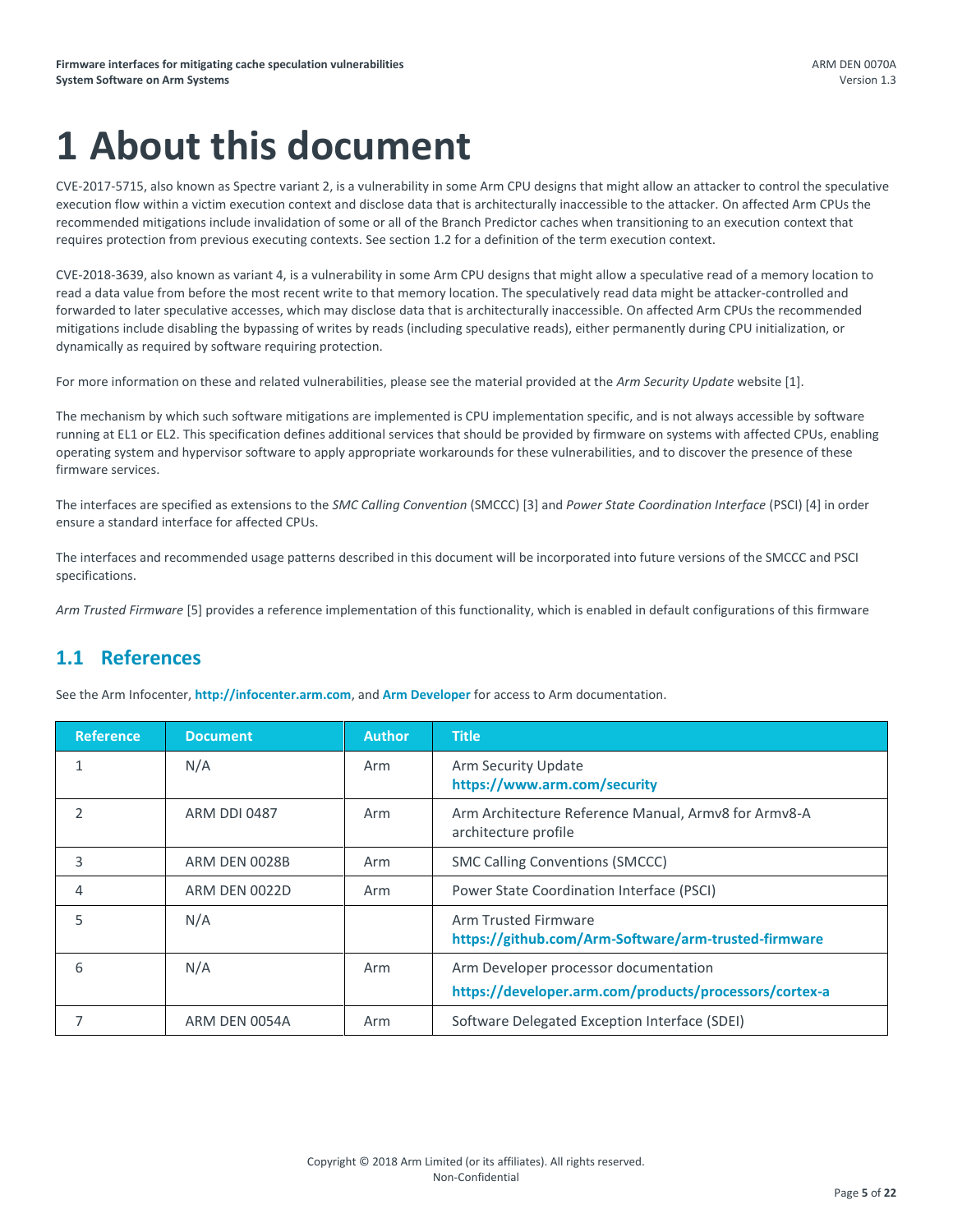## <span id="page-5-0"></span>**1.2 Terms and Abbreviations**

This document uses the following terms and abbreviations.

| <b>Term</b>            | <b>Meaning</b>                                                                                                                                                                                                                                                                                                                                                                                                                                                                                                                                               |
|------------------------|--------------------------------------------------------------------------------------------------------------------------------------------------------------------------------------------------------------------------------------------------------------------------------------------------------------------------------------------------------------------------------------------------------------------------------------------------------------------------------------------------------------------------------------------------------------|
| AArch64<br>state       | The 64-bit Execution state. In AArch64 state, addresses are held in 64-bit registers, and instructions in<br>the base instruction set can use 64-bit registers for their processing. AArch64 state supports the A64<br>instruction set.                                                                                                                                                                                                                                                                                                                      |
| <b>ACPI</b>            | The Advanced Configuration and Power Interface specification. This defines a standard for device<br>configuration and power management by an OS.                                                                                                                                                                                                                                                                                                                                                                                                             |
| <b>CPU</b>             | A hardware implementation of the Arm Architecture                                                                                                                                                                                                                                                                                                                                                                                                                                                                                                            |
| EL <sub>0</sub>        | The lowest Exception level. This Exception level is unprivileged. The Exception level used to execute<br>user applications, in Non-secure state.                                                                                                                                                                                                                                                                                                                                                                                                             |
| EL1                    | Privileged Exception level. The Exception level typically used to execute operating systems.                                                                                                                                                                                                                                                                                                                                                                                                                                                                 |
| EL <sub>2</sub>        | Hypervisor Exception level. The Exception level used to execute hypervisor code. EL2 is always in Non-<br>secure state.                                                                                                                                                                                                                                                                                                                                                                                                                                      |
| EL3                    | Secure monitor Exception level. This Exception level has the highest privilege and is always in Secure<br>state. If implemented, a PE always reset and commence execution at this Exception level.                                                                                                                                                                                                                                                                                                                                                           |
| Execution<br>context   | The PE state associated with a thread of execution, including register state, exception level and<br>security state. Usually an execution context is is managed by another execution context at a higher<br>exception level or an exception level in the secure state, for example firmware manages one or more<br>system software execution contexts. However, the managing and managed execution contexts may<br>reside at the same exception level and security state, for example a runtime environment manages<br>one or more interpreted applications. |
| <b>FDT</b>             | Flattened Device Tree. This is a hardware description methodology. Firmware tables are constructed<br>that describe the hardware. These tables are passed to the OS at boot time. An OS can interrogate the<br>data they contain when it needs to discover the hardware properties of a device.                                                                                                                                                                                                                                                              |
| Firmware               | Software that provides platform specific services, typically operating at an exception level higher than<br>the Operating System or Hypervisor which makes use of the firmware services.                                                                                                                                                                                                                                                                                                                                                                     |
| Function<br>Identifier | A 32-bit integer, which identifies the function being invoked by this SMC/HVC call. Passed in X0 into<br>every SMC/HVC call.                                                                                                                                                                                                                                                                                                                                                                                                                                 |
| <b>HVC</b>             | Hypervisor Call. An instruction that causes a synchronous exception that is taken to EL2.                                                                                                                                                                                                                                                                                                                                                                                                                                                                    |
| Hypervisor             | The hypervisor executes at EL2. It supports the execution of multiple EL1 operating systems.                                                                                                                                                                                                                                                                                                                                                                                                                                                                 |
| Non-secure<br>state    | The Security state that restricts access to only the Non-secure system resources such as memory,<br>peripherals and System registers.                                                                                                                                                                                                                                                                                                                                                                                                                        |
| Normal<br>world        | The execution environment when the core is in the Non-secure state.                                                                                                                                                                                                                                                                                                                                                                                                                                                                                          |
| <b>OS</b>              | Application operating system such as Linux or Windows. This also includes virtualized OS running<br>under a hypervisor.                                                                                                                                                                                                                                                                                                                                                                                                                                      |
| PE                     | The abstract machine defined in the ARM architecture, as documented in an ARM Architecture<br>Reference Manual. A processing element implementation that is compliant with the ARM architecture<br>must conform with the behaviors described in the corresponding ARM Architecture Reference<br>Manual.                                                                                                                                                                                                                                                      |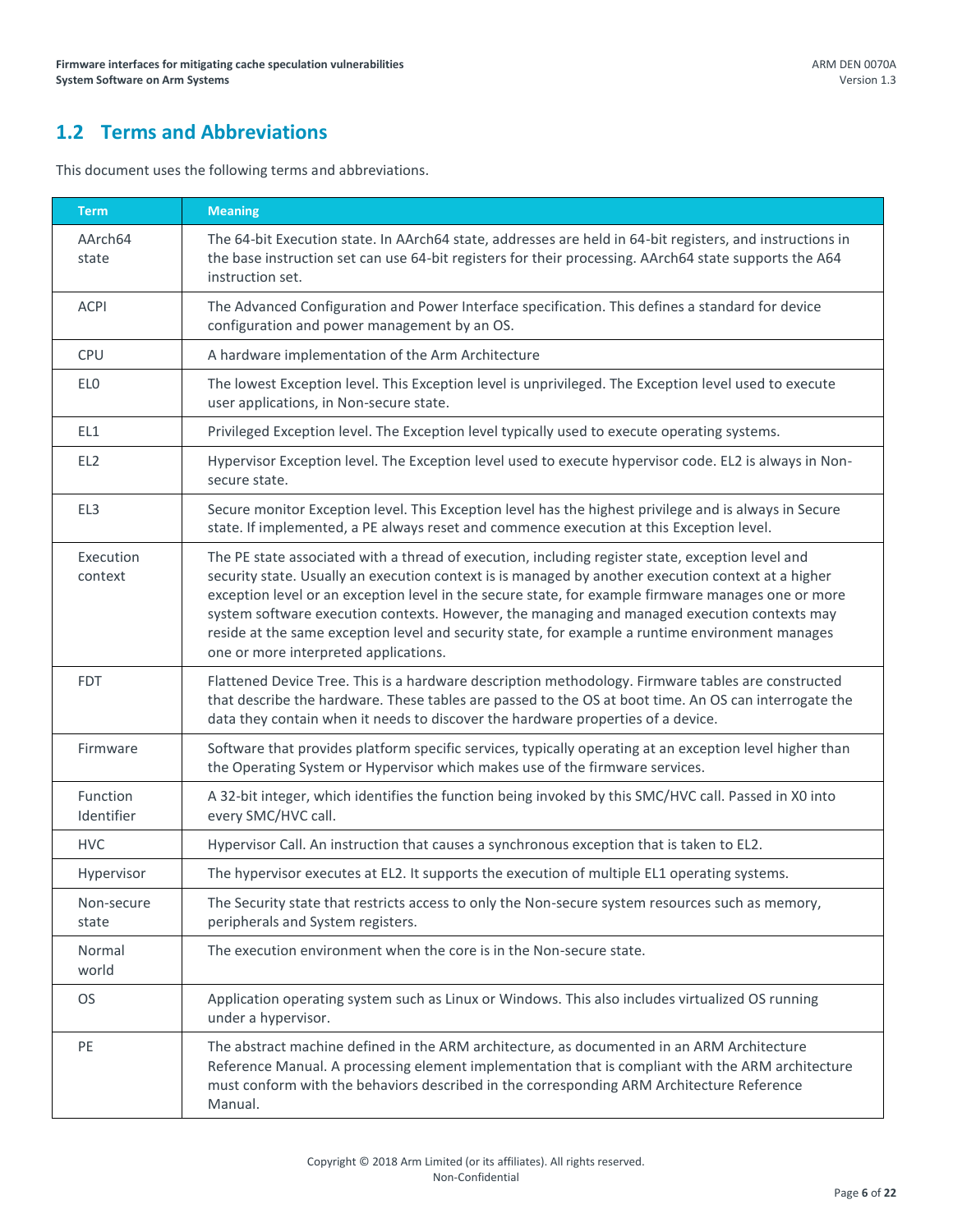#### **Firmware interfaces for mitigating cache speculation vulnerabilities System Software on Arm Systems**

| <b>Term</b>                              | <b>Meaning</b>                                                                                                                                                                         |
|------------------------------------------|----------------------------------------------------------------------------------------------------------------------------------------------------------------------------------------|
| Secure EL1                               | The Secure EL1 Exception level, the Exception level used to execute the S-EL1 software in Secure state.<br>The software can be a Secure OS or S-EL1 firmware.                          |
| Secure state                             | The ARM Security state that enables access to the Secure and Non-secure systems resources, such as<br>memory, peripherals and System registers.                                        |
| <b>SMC</b>                               | Secure Monitor Call. An instruction that causes a synchronous exception that is taken to EL3.                                                                                          |
| SoC.                                     | System on Chip.                                                                                                                                                                        |
| Unknown<br><b>Function</b><br>Identifier | A reserved return code defined by SMCCC that indicates that the function is not implemented. It is<br>declared as NOT SUPPORTED in the interface specification and takes the value -1. |

## <span id="page-6-0"></span>**1.3 Firmware definition**

Implementations of the services described in this specification will be implemented at multiple levels to be available to both host operating systems and hypervisors that run against hardware platforms, and to guest operating systems that run against virtual platforms.

Platform firmware typically runs at EL2 and EL3 to provide services to host Operating Systems and hypervisors. The services described in this specification would be implemented in EL3 for this software.

Virtualized firmware typically runs at EL1 and EL2 to provide services to guest Operating Systems. The services described in this specification would be implemented in EL2 for this software.

Both platform firmware and virtual firmware implementations of these services are referred to as *firmware* in the remainder of this document.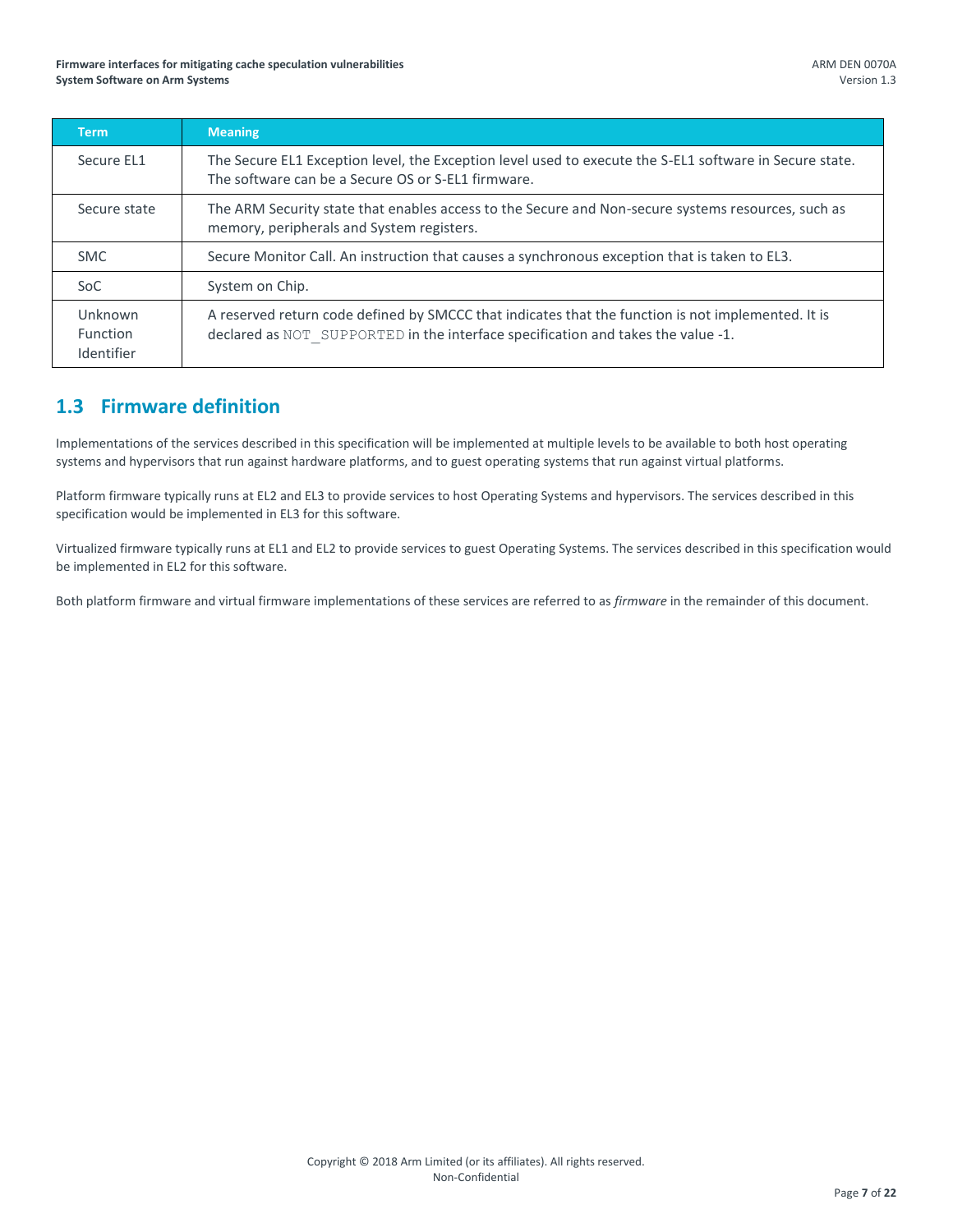## <span id="page-7-0"></span>**2 Changes to the SMC Calling Convention**

## <span id="page-7-1"></span>**2.1 Overview**

## <span id="page-7-2"></span>**2.1.1 Optimize SMC/HVC calling convention from AArch64**

In order to optimize the execution of SMC and HVC calls from A64 assembly, the register calling convention from AArch64 is updated to reduce the number of caller-save registers from 18 to just 4, which matches the calling convention for AArch32.

This permits firmware operations to be invoked from assembly code without saving and then restoring a large number of GP registers.

The calling convention change is backwards compatible from the perspective of the caller. However, unmodified callers will perform more saving and restoring of registers than is strictly necessary.

Adding this calling convention change to the firmware implementation should not add a significant overhead, as most existing implementations need to correctly handle calls from AArch32, which requires sanitizing GP register state on returning to the caller.

This change in calling convention is mandatory for all SMCCC calls, not just the new functions defined in this specification. Note that it must also apply to all unimplemented SMCCC calls that return the *Unknown Function Identifier* (NOT\_SUPPORTED) value.

The changes to the calling convention are highlighted in gray in **[Table 1](#page-8-4)** below, which is modified from section 3.1 in the original SMCCC specification [3].

| <b>Register Name</b> |                         | Role during SMC or HVC call                                                                         |           |                         |  |
|----------------------|-------------------------|-----------------------------------------------------------------------------------------------------|-----------|-------------------------|--|
| <b>SMC32/HVC32</b>   | SMC64/HVC64             | <b>Calling values</b>                                                                               | Modified  | <b>Return state</b>     |  |
| SP_ELx               |                         | ELx stack pointer                                                                                   | <b>No</b> |                         |  |
| SP_ELO               |                         | ELO stack pointer                                                                                   | <b>No</b> | Registers               |  |
| X30                  |                         | The Link Register                                                                                   | <b>No</b> |                         |  |
| X29                  |                         | The Frame Pointer                                                                                   | <b>No</b> | values are<br>preserved |  |
| X19X28               |                         | Registers that are saved by the called function                                                     | <b>No</b> |                         |  |
| X18                  |                         | The Platform Register                                                                               | <b>No</b> |                         |  |
| X17                  |                         | The second intra-procedure-call scratch register                                                    | <b>No</b> |                         |  |
| X16                  |                         | The first intra-procedure-call scratch register                                                     | <b>No</b> | Registers               |  |
| X9X15                |                         | Temporary registers                                                                                 | <b>No</b> |                         |  |
| X8                   |                         | Indirect result location register                                                                   | <b>No</b> |                         |  |
| W7                   | W7                      | Optional Client ID in bits[15:0] (ignored for HVC<br>calls)<br>Optional Secure OS ID in bits[31:16] | <b>No</b> | values are<br>preserved |  |
| W <sub>6</sub>       | <b>X6</b><br>(or $W6$ ) | Parameter register<br>Optional Session ID register                                                  | <b>No</b> |                         |  |
| X4X5<br>W4W5         |                         | Parameter registers                                                                                 | <b>No</b> |                         |  |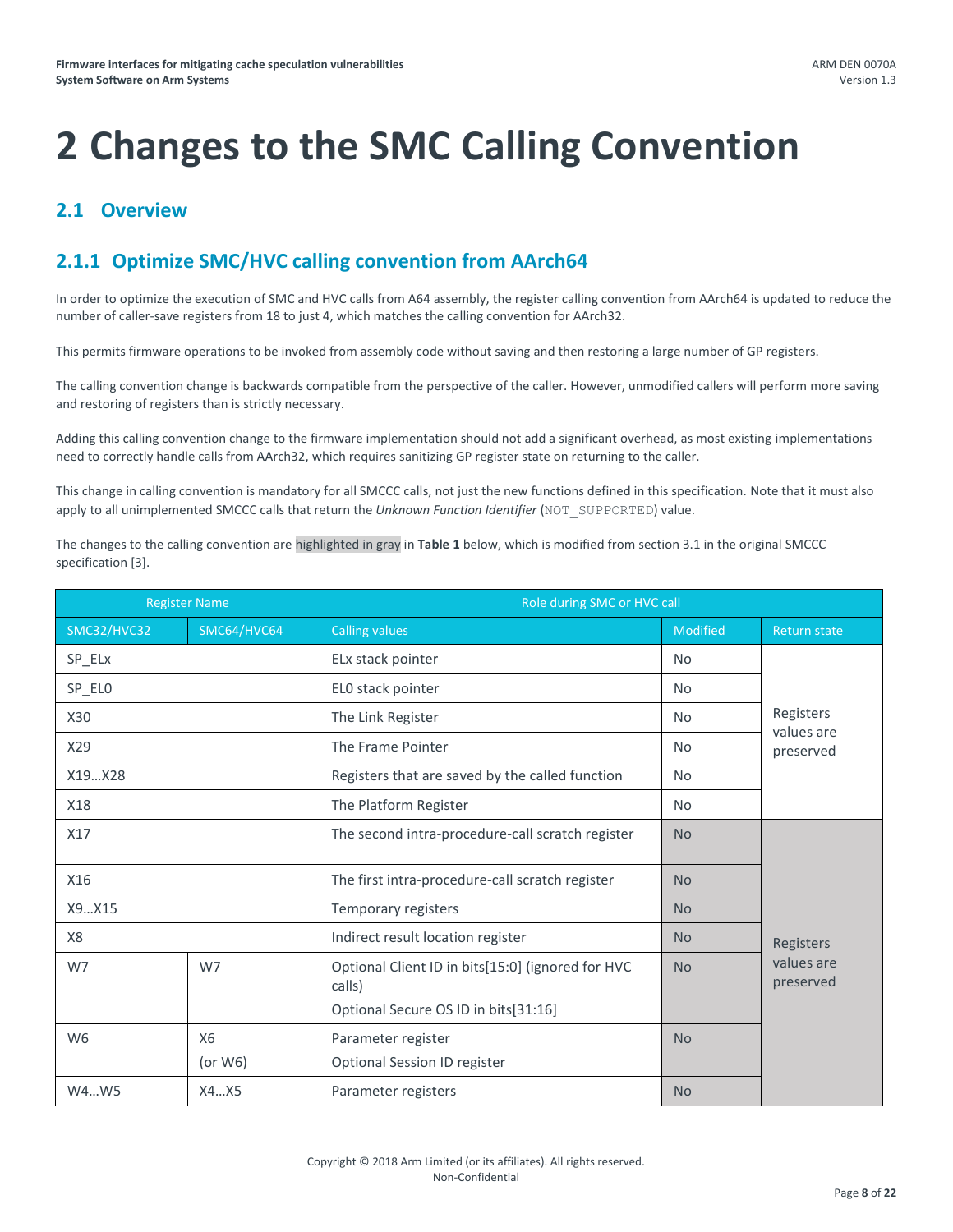| <b>Register Name</b> |                | Role during SMC or HVC call |          |                  |
|----------------------|----------------|-----------------------------|----------|------------------|
| SMC32/HVC32          | SMC64/HVC64    | <b>Calling values</b>       | Modified | Return state     |
| W1W3                 | X1X3           | Parameter registers         | Yes      | SMC and HVC      |
| W <sub>0</sub>       | W <sub>0</sub> | <b>Function Identifier</b>  | Yes      | Result registers |

#### **Table 1 Register Usage in AArch64 SMC32, HVC32, SMC64, and HVC64 calls**

### <span id="page-8-4"></span><span id="page-8-0"></span>**2.1.2 SMCCC Version**

For system software to identify the implementation of the new calling convention, a SMCCC version number is introduced, and a function to retrieve this value.

The version that introduces the new calling convention and *Arm Architecture Services* is v1.1.

All previous versions of SMCCC specification (revisions A and B) are v1.0.

As the SMCCC Version function is new in this specification, existing firmware implementations that conform to SMCCC are expected to return NOT SUPPORTED. When this value is returned then the caller should treat this as if it had returned v1.0.

Firmware implementations are permitted to implement this function and return v1.0 if they do not provide the new calling convention or feature discovery function.

This function is mandatory if SMCCC is version 1.1 or later.

See section [2.2.2](#page-9-2) for a full specification of the SMCCC version function.

## <span id="page-8-1"></span>**2.1.3 SMCCC Arm Architecture Service function discovery**

The new SMCCC functions are added to the *Arm Architecture Service* range of fast calls.

For system software to dynamically detect the implementation of the *Arm Architecture Service* functions, a new feature discovery function is specified. This will also enable additional *Arm Architecture Service* functions to be detected when they are added to the firmware implementation in future.

This function is mandatory if SMCCC is version 1.1 or later.

See sectio[n 2.2.3](#page-10-0) for a full specification of the discovery function.

## <span id="page-8-2"></span>**2.1.4 Workarounds for cache speculation vulnerabilities**

These workaround functions should be provided in firmware on systems containing at least one PE affected by CVE-2017-5715 or CVE-2018-3639 with an available firmware workaround (see [1] for details on which Arm CPUs are affected).

See sections [2.2.4](#page-11-0) an[d 2.2.5](#page-14-0) for a full specification of the workaround functions.

## <span id="page-8-3"></span>**2.1.5 Deprecation of the General Service Queries for the Arm Architecture Service**

The General Service Queries for SMCCC call ranges are described in section 6.2 of the document ARM DEN 0028B SMC Calling Conventions.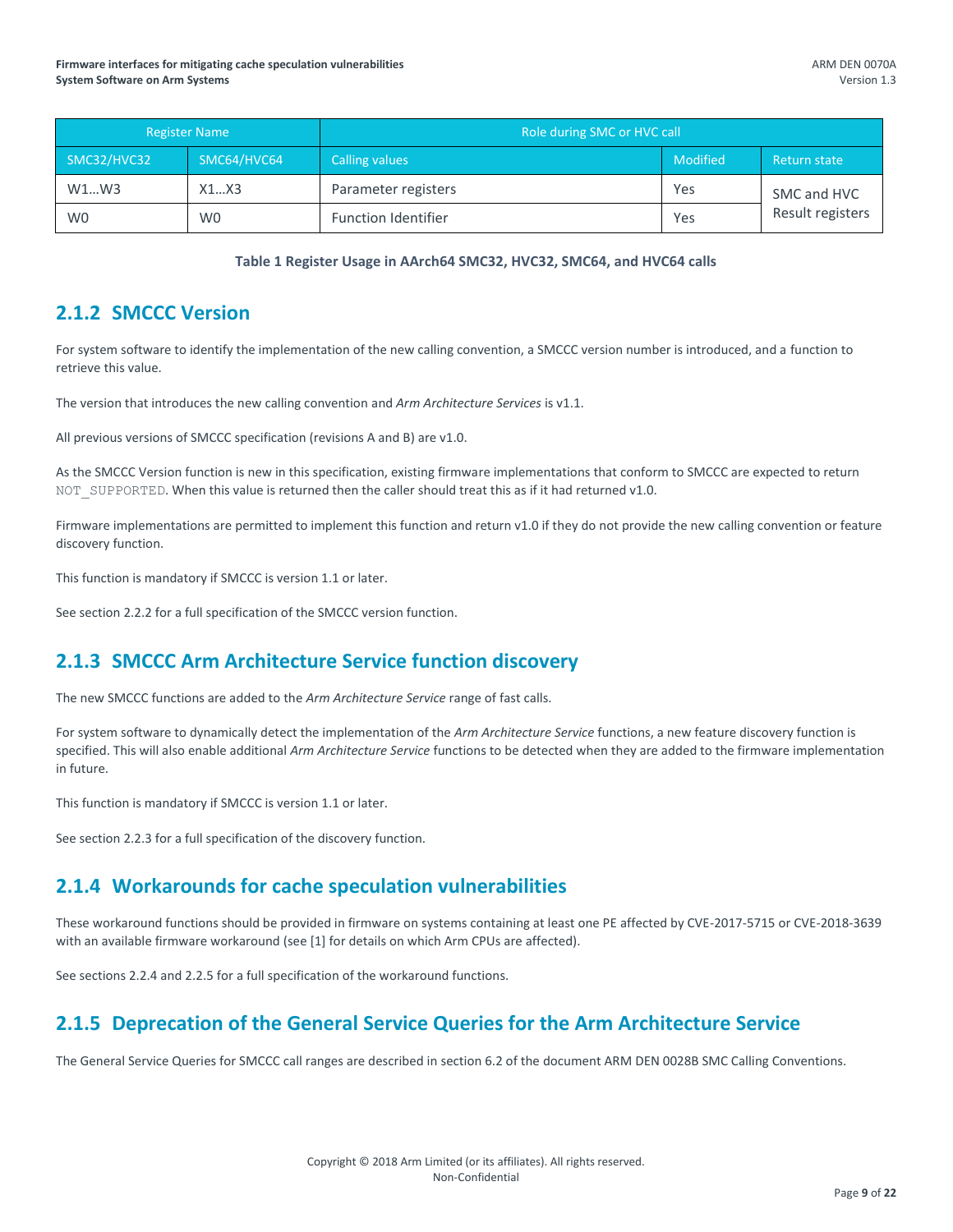These functions are not always well suited to firmware that is integrated with multiple sub-services being combined into one service range. For example, PSCI and SDEI in the *Standard Service* range. In particular, the 'call count' and 'revision' functions do not provide useful information to the caller when multiple functions are provided. As a result, these are not widely used to identify firmware services.

The requirement to implement these functions for the *Arm Architecture Service* is deprecated from version 1.1 of SMCCC, and might be removed in a future version. The function IDs which can be omitted are: 0x8000 FF00, 0x8000 FF01 and 0x800 FF03.

## <span id="page-9-0"></span>**2.2 Interface**

## <span id="page-9-1"></span>**2.2.1 Return Codes**

**[Table 2](#page-9-3)** defines the possible values for error codes used with the interface functions. The error return type is signed integer. Zero and positive values denote success and negative values indicates error.

| <b>Name</b>    | <b>Description</b>                                        | <b>Value</b> |
|----------------|-----------------------------------------------------------|--------------|
| <b>SUCCESS</b> | The call completed successfully.                          |              |
| NOT SUPPORTED  | Not supported by the<br>implementation.                   | -1           |
| NOT REQUIRED   | The call is deemed not required by<br>the implementation. | -2           |

#### **Table 2 Return code and values**

## <span id="page-9-3"></span><span id="page-9-2"></span>**2.2.2 SMCCC\_VERSION**

| <b>Dependency</b>  | <b>MANDATORY</b> from SMCCC v1.1<br><b>OPTIONAL for SMCCC v1.0</b> |                                                                |                              |  |
|--------------------|--------------------------------------------------------------------|----------------------------------------------------------------|------------------------------|--|
| <b>Description</b> |                                                                    | Retrieve the implemented version of the SMC Calling Convention |                              |  |
| <b>Parameters</b>  | uint32 Function ID                                                 | 0x8000 0000                                                    |                              |  |
| <b>Return</b>      | int32                                                              | NOT SUPPORTED                                                  | Treat as $v1.0$              |  |
|                    |                                                                    | major: minor                                                   | • Bit[31] must be zero       |  |
|                    |                                                                    |                                                                | • Bits [30:16] Major version |  |
|                    |                                                                    |                                                                | • Bits [15:0] Minor version  |  |

#### 2.2.2.1 Usage

This call is used by system software to determine the version of SMCCC implemented, which indicates the calling convention for AArch64 callers and the presence of the SMCCC\_ARCH\_FEATURES function.

#### 2.2.2.2 Discovery

This function was not defined in SMCCC version 1.0, and might not be safe on all platforms. Calling software can detect the implementation of this function by one of the following methods:

- Built-in knowledge of the firmware implementation.
- Discovery via PSCI\_FEATURES (see sectio[n 3.2.1](#page-16-4) which defines this function and [Appendix A: Discovery of Arm Architecture Service functions](#page-18-0) for the full discovery procedure).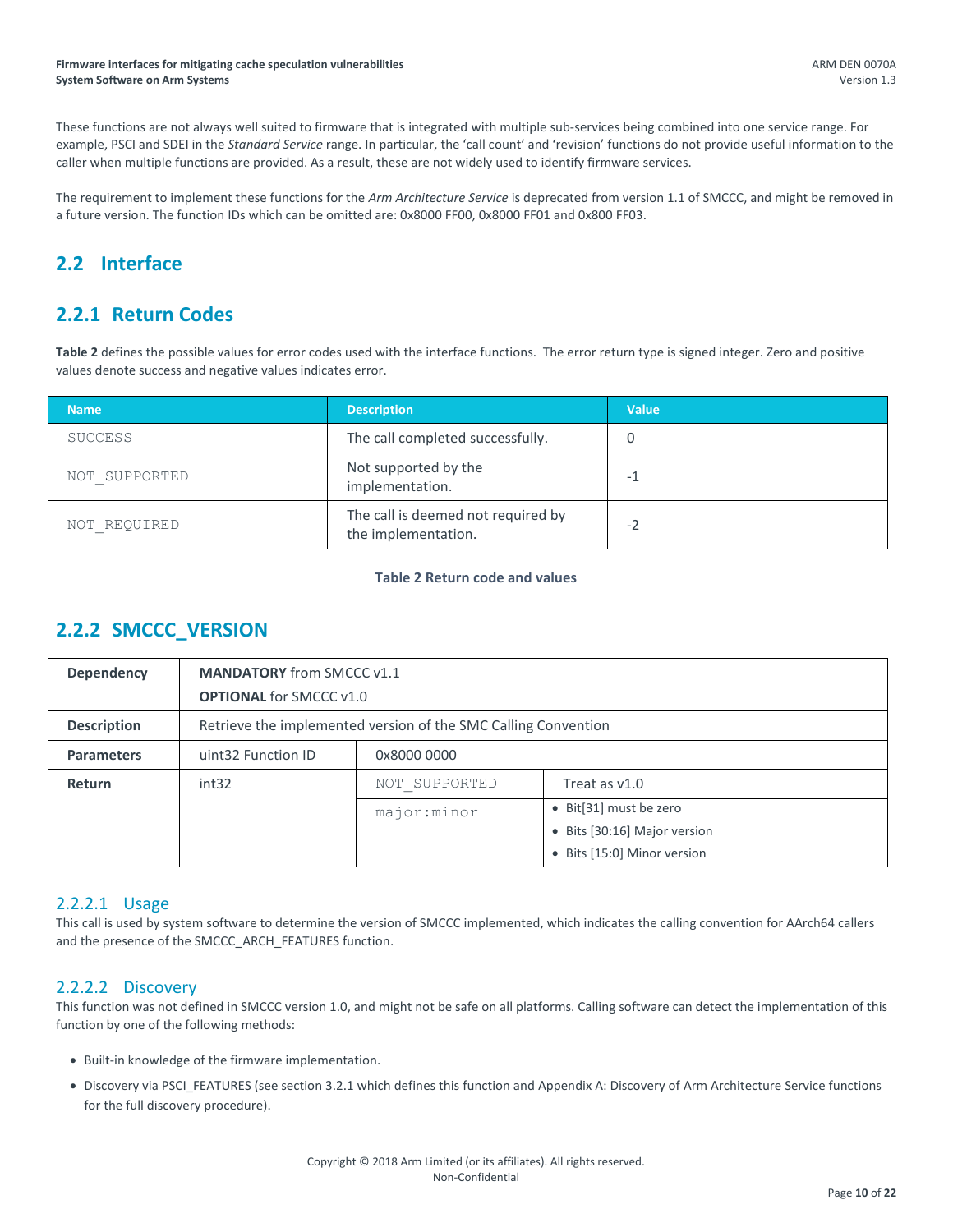Information from firmware tables such as *Flattened Device Tree* or ACPI tables.

See [Appendix A: Discovery of Arm Architecture Service functions](#page-18-0) for a description of the full discovery sequence.

If SMCCC\_VERSION is implemented, calling SMCCC\_ARCH\_FEATURES with arch\_func\_id equal to 0x8000 0000 will return SUCCESS.

#### 2.2.2.3 Caller responsibilities

Prior to calling this function, Arm recommends that the caller determines if it is safe to do so on the platform as some firmware implementations do not implement this function safely[. Appendix A: Discovery of Arm Architecture Service functions](#page-18-0) provides the recommended discovery protocol.

The caller must interpret a NOT\_SUPPORTED response as indicating the presence of firmware implementing SMCCC v1.0.

#### 2.2.2.4 Implementation responsibilities

For firmware that implements the old calling convention for AArch64 callers, this function must return NOT\_SUPPORTED (-1) or version 1.0 (0x10000).

For firmware that implements the new calling convention for AArch64 callers this function must return version 1.1 (0x10001).

## <span id="page-10-0"></span>**2.2.3 SMCCC\_ARCH\_FEATURES**

| <b>Dependency</b>  | <b>MANDATORY</b> from SMCCC v1.1                                                |                                                     |                                                                                                                                                             |
|--------------------|---------------------------------------------------------------------------------|-----------------------------------------------------|-------------------------------------------------------------------------------------------------------------------------------------------------------------|
|                    | <b>OPTIONAL</b> for SMCCC v1.0                                                  |                                                     |                                                                                                                                                             |
| <b>Description</b> | Determine the availability and capability of Arm Architecture Service functions |                                                     |                                                                                                                                                             |
| <b>Parameters</b>  | uint32 Function ID                                                              | 0x8000 0001                                         |                                                                                                                                                             |
|                    | uint32 arch func id                                                             | Function ID of an Arm Architecture Service Function |                                                                                                                                                             |
| Return             | int32                                                                           | < 0                                                 | Function not implemented or arch func id<br>not in Arm Architecture Service range. The<br>reason is indicated by an error code specific to<br>the function. |
|                    |                                                                                 | <b>SUCCESS</b>                                      | Function implemented                                                                                                                                        |
|                    |                                                                                 | > 0                                                 | Optional<br>Function implemented. Function capabilities<br>are indicated using feature flags specific to the<br>function.                                   |

#### 2.2.3.1 Usage

This call is used by system software to determine whether a specific *Arm Architecture Service* function is implemented in the firmware. This function might also provide information about the capabilities of the function.

#### 2.2.3.2 Discovery

The implementation of this function can be detected by checking the SMCCC version. This function is mandatory if SMCCC\_VERSION indicates that version 1.1 or later is implemented.

See [Appendix A: Discovery of Arm Architecture Service functions](#page-18-0) for the full discovery sequence.

If SMCCC\_ARCH\_FEATURES is implemented, calling SMCCC\_ARCH\_FEATURES with arch func\_id equal to 0x8000 0001 will return SUCCESS.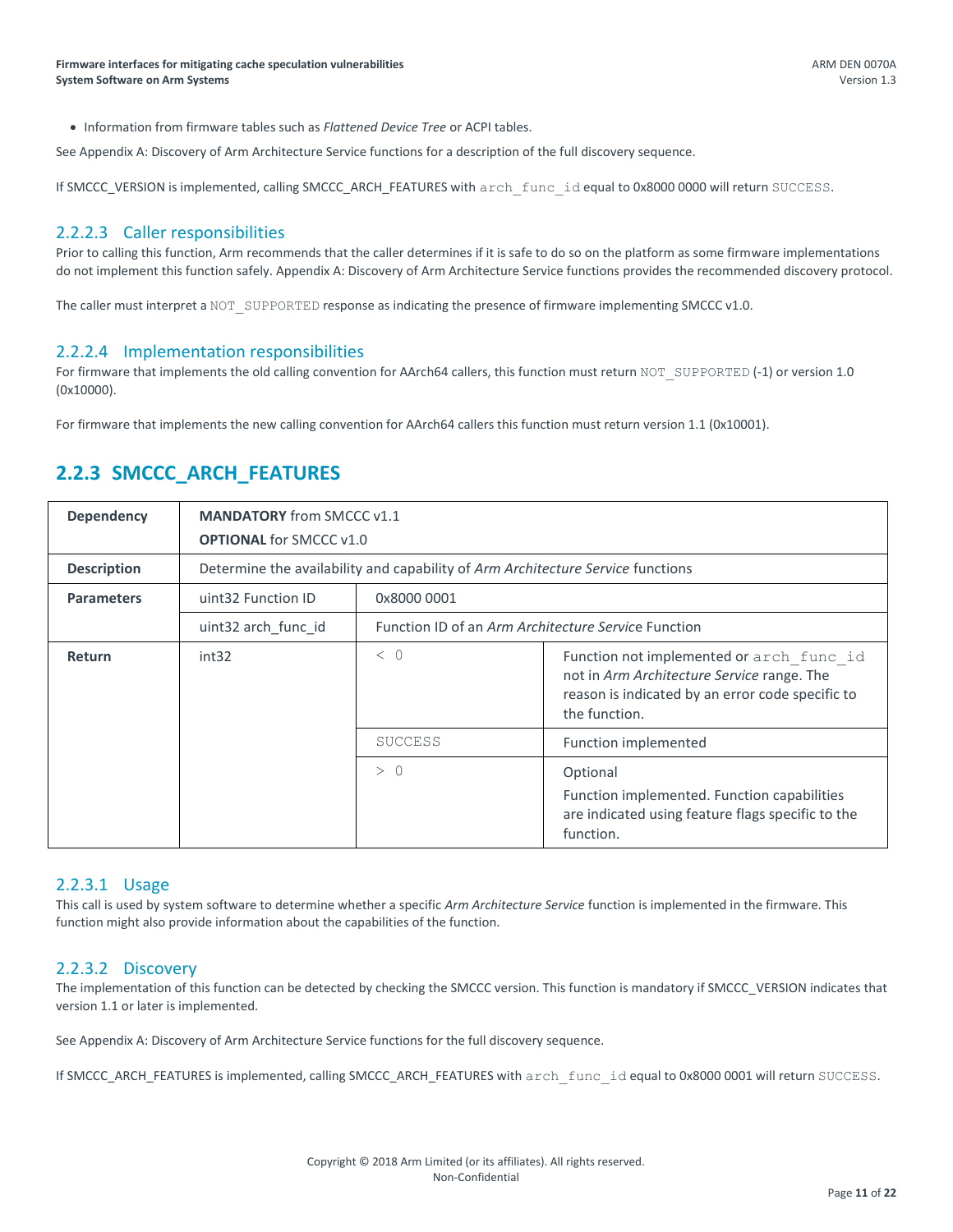#### 2.2.3.3 Parameters

The arch func id parameter is the Function ID in the *Arm Architecture Service* range: 0x8000 0000-0x8000 FFFF and 0xC000 0000-0xC000 FFFF. Values outside of this range are invalid.

#### 2.2.3.4 Return

If the result is non-negative it indicates that the function is implemented.

Some functions provide information about their capabilities in the result.

A description of how to interpret the result of calling SMCCC\_ARCH\_FEATURES is provided in the *Discovery* section of the documentation for each function.

#### 2.2.3.5 Caller responsibilities

The caller must only call SMCCC\_ARCH\_FEATURES on implementations compliant to SMCCC version 1.1 or later.

#### 2.2.3.6 Implementation responsibilities

This function must return NOT SUPPORTED if the SMCCC version is lower than version 1.1.

This function must return SUCCESS when arch\_func\_id is the SMCCC\_VERSION or SMCCC\_ARCH\_FEATURES function id.

## <span id="page-11-0"></span>**2.2.4 SMCCC\_ARCH\_WORKAROUND\_1**

| <b>Dependency</b>  | <b>OPTIONAL</b> from SMCCC v1.1                            |                                   |  |
|--------------------|------------------------------------------------------------|-----------------------------------|--|
|                    | <b>NOT SUPPORTED in SMCCC v1.0</b>                         |                                   |  |
| <b>Description</b> | Execute the mitigation for CVE-2017-5715 on the calling PE |                                   |  |
| <b>Parameters</b>  | uint32 Function ID                                         | 0x8000 8000                       |  |
| <b>Return</b>      | void                                                       | This function has no return value |  |

#### 2.2.4.1 Usage

This call is used by system software to execute a firmware workaround required to mitigate CVE-2017-5715.

#### 2.2.4.2 Discovery

The implementation of this function can be detected by calling SMCCC\_ARCH\_FEATURES (se[e 2.2.3\)](#page-10-0) with arch func id equal to 0x8000 8000. The result of that call should be interpreted as follows:

| NOT SUPPORTED | The discovery call will return NOT SUPPORTED on every PE in the system.                                                   |  |  |
|---------------|---------------------------------------------------------------------------------------------------------------------------|--|--|
|               | SMCCC ARCH WORKAROUND 1 must not be invoked on any PE in the system.                                                      |  |  |
|               | Either:                                                                                                                   |  |  |
|               | None of the PEs in the system require firmware mitigation for CVE-2017-5715,<br>$\bullet$                                 |  |  |
|               | The system contains at least 1 PE affected by CVE-2017-5715 that has no firmware mitigation<br>$\bullet$<br>available, or |  |  |
|               | The firmware does not provide any information about whether firmware mitigation is required.<br>$\bullet$                 |  |  |
| 0             | SMCCC ARCH WORKAROUND 1 can be invoked safely on all PEs in the system.                                                   |  |  |
|               | The PE on which SMCCC ARCH FEATURES is called requires firmware mitigation for CVE-2017-5715.                             |  |  |
|               | SMCCC ARCH WORKAROUND 1 can be invoked safely on all PEs in the system.                                                   |  |  |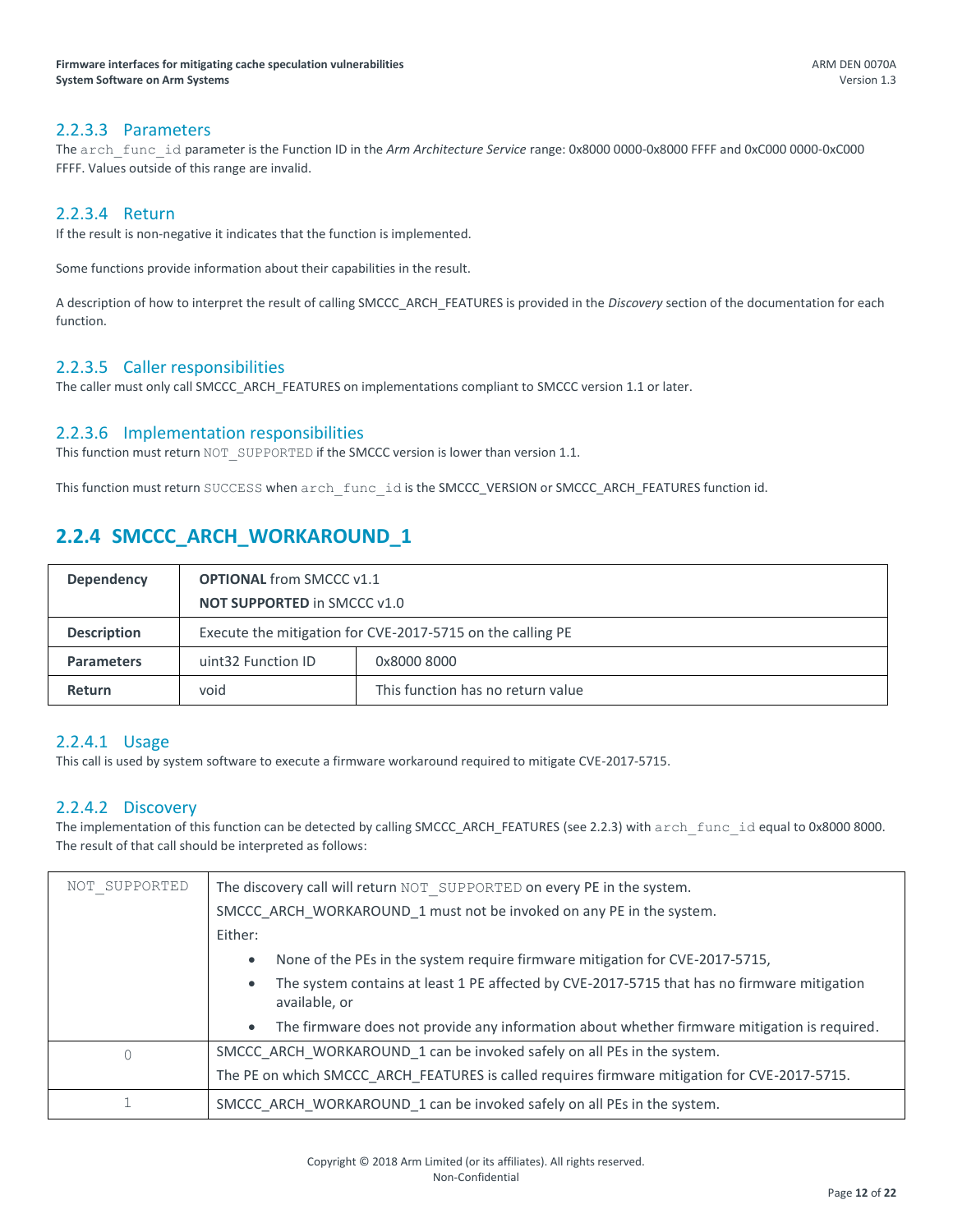| The PE on which SMCCC ARCH FEATURES is called does not require firmware mitigation for CVE-2017- |
|--------------------------------------------------------------------------------------------------|
| 5715.                                                                                            |

#### 2.2.4.3 Caller responsibilities

The caller must not call this function unless it has determined that it is implemented in the firmware, see Discovery above.

Arm recommends the caller only call this on PEs affected by CVE-2017-5715 when a firmware based mitigation is required and a local workaround is infeasible. Calling this on other PEs is wasted execution.

See the *Arm Security Update* [1] an[d](#page-19-0)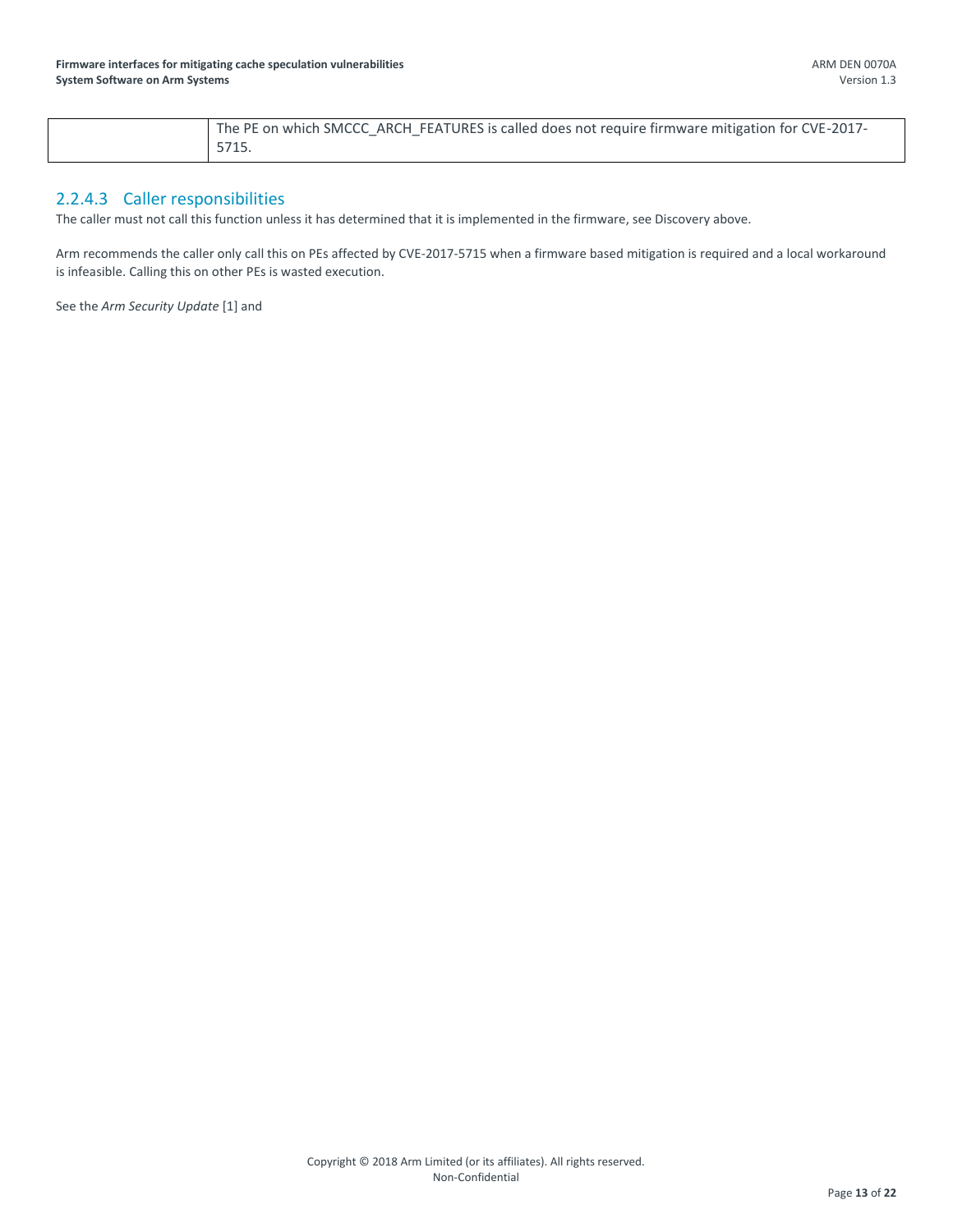[Appendix B: Mitigating CVE-2017-5715 on Arm CPUs](#page-19-0) for more information.

#### 2.2.4.4 Implementation responsibilities

This function must not be provided in firmware implementations not compliant to SMCCC version 1.1 or later.

If implemented, the firmware must provide discovery of this function as defined in the Discovery section above.

Arm recommends that firmware does not provide an implementation of this function on systems that return a negative error code in the discovery call above.

If implemented, the firmware must fully implement this function for all PEs in the system requiring firmware mitigation for CVE-2017-5715

In heterogeneous systems with some PEs that require mitigation and others that do not, the firmware must provide a safe implementation of this function on all PEs. This permits callers to call the function on all PEs in a system where the firmware implements the workaround, without risking functional stability. In such systems, on PEs that do not require firmware mitigation, the firmware must provide an implementation that has no effect.

See the *Arm Security Update* [1] an[d](#page-19-0)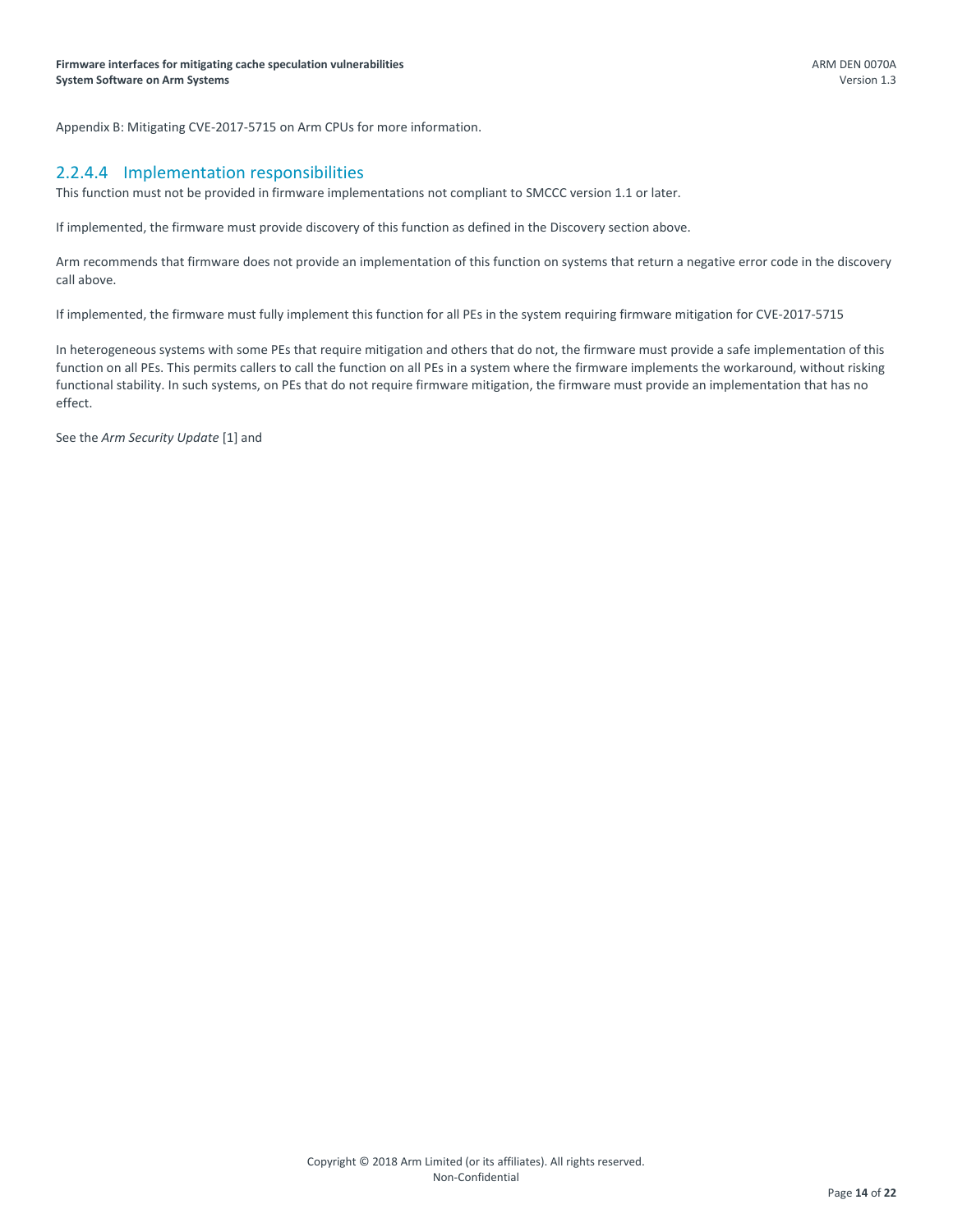[Appendix B: Mitigating CVE-2017-5715 on Arm CPUs](#page-19-0) for more information.

## <span id="page-14-0"></span>**2.2.5 SMCCC\_ARCH\_WORKAROUND\_2**

| <b>Dependency</b>  | <b>OPTIONAL from SMCCC v1.1</b><br><b>NOT SUPPORTED in SMCCC v1.0</b> |                                                                                                                                          |  |
|--------------------|-----------------------------------------------------------------------|------------------------------------------------------------------------------------------------------------------------------------------|--|
| <b>Description</b> | Enable or disable the mitigation for CVE-2018-3639 on the calling PE  |                                                                                                                                          |  |
| <b>Parameters</b>  | uint32 Function ID                                                    | 0x8000 7FFFF                                                                                                                             |  |
|                    | uint32 enable                                                         | A non-zero value indicates that the mitigation for CVE-2018-3639 must be<br>enabled. A value of zero indicates that it must be disabled. |  |
| Return             | void                                                                  | This function has no return value.                                                                                                       |  |

#### 2.2.5.1 Usage

This call is used by system software to enable or disable a firmware workaround required to mitigate CVE-2018-3639. The call only affects the mitigation state (enabled or disabled) for the calling execution context. The workaround is enabled by default for all execution contexts managed by the firmware. Once the workaround is disabled, it remains disabled until explicitly re-enabled by a subsequent call to this function.

#### 2.2.5.2 Discovery

The implementation of this function can be detected by calling SMCCC\_ARCH\_FEATURES (se[e 2.2.3\)](#page-10-0) with arch\_func\_id equal to 0x8000 7FFF. The result of that call should be interpreted as follows:

| NOT SUPPORTED | The discovery call will return NOT SUPPORTED on every PE in the system.<br>SMCCC_ARCH_WORKAROUND_2 must not be invoked on any PE in the system.<br>Either:                                                                                                                                                 |
|---------------|------------------------------------------------------------------------------------------------------------------------------------------------------------------------------------------------------------------------------------------------------------------------------------------------------------|
|               | • The system contains at least 1 PE affected by CVE-2018-3639 that has no firmware mitigation available, or<br>• The firmware does not provide any information about whether firmware mitigation is required or enabled.                                                                                   |
| NOT REQUIRED  | The discovery call will return NOT_REQUIRED on every PE in the system.<br>SMCCC ARCH WORKAROUND 2 must not be invoked on any PE in the system.<br>For all PEs in the system, firmware mitigation for CVE-2018-3639 is either permanently enabled or not<br>required.                                       |
| $\Omega$      | SMCCC_ARCH_WORKAROUND_2 can be invoked safely on all PEs in the system.<br>The PE on which SMCCC ARCH FEATURES is called requires dynamic firmware mitigation for CVE-2018-<br>3639 using SMCCC ARCH WORKAROUND 2.                                                                                         |
|               | SMCCC_ARCH_WORKAROUND_2 can be invoked safely on all PEs in the system.<br>The PE on which SMCCC ARCH FEATURES is called does not require dynamic firmware mitigation for<br>CVE-2018-3639 using SMCCC ARCH WORKAROUND 2.<br>Firmware mitigation on this PE is either permanently enabled or not required. |

#### 2.2.5.3 Caller responsibilities

The caller must not call this function unless it has determined it is implemented in the firmware, see Discovery above.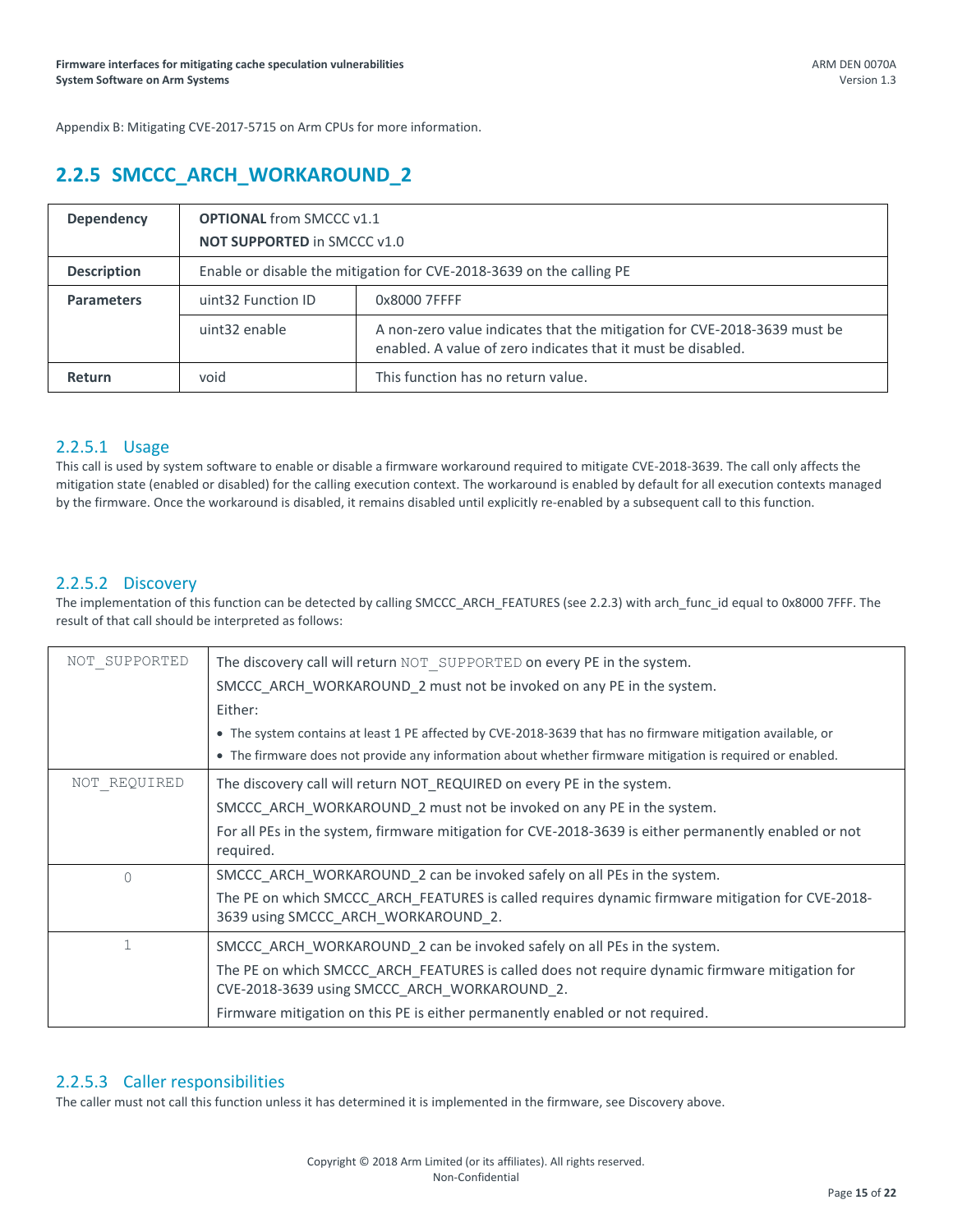Arm recommends the caller only call this on PEs affected by CVE-2018-3639 when a dynamic firmware-based mitigation is required and a local workaround is infeasible. Calling this on other PEs is wasted execution.

Arm recommends that secure world software does not use this call so that it remains protected at all times.

See the Arm Security Update [1] an[d Appendix C: Mitigating CVE-2018-3639](#page-21-0) on Arm CPUs for more information.

#### 2.2.5.4 Implementation responsibilities

This function must not be provided in firmware implementations not compliant to SMCCC version 1.1 or later.

If implemented, the firmware must provide discovery of this function as defined in the Discovery section above.

Arm recommends that firmware does not provide an implementation of this function on systems that return a negative error code in the discovery call above.

If implemented, the firmware must fully implement this function for all PEs in the system requiring dynamic firmware mitigation for CVE-2018- 3639.

In heterogeneous systems with some PEs that require dynamic firmware mitigation and others that do not, the firmware must provide a safe implementation of this function on all PEs. This permits callers to call the function on all PEs in a system where the firmware implements the workaround, without risking functional stability. In such systems, on PEs that do not require dynamic firmware mitigation, the firmware must provide an implementation that has no effect.

If implemented, the firmware must separately maintain the logical mitigation state (enabled or disabled) for each execution context it manages. The default mitigation state (enabled) must be applied:

- To the primary PE following cold boot.
- To a PE when it starts up following a CPU ON call, as defined by the PSCI specification [4].
- To a PE when it wakes up from a powerdown state (for example, following a CPU SUSPEND call), as defined by the PSCI specification [4].

If implemented, Arm recommends that the firmware enables mitigation during its own execution.

If the firmware implements this function and the *Software Delegated Exception Interface* (SDEI) specification [7], then the firmware must apply the default mitigation state (enabled) to the execution context of each SDEI client handler following each triggered event, irrespective of the mitigation state of the interrupted or client execution contexts. The firmware must restore the mitigation state of the interrupted or client execution context following a call to SDEI\_EVENT\_COMPLETE or SDEI\_EVENT\_COMPLETE\_AND\_RESUME respectively.

See the Arm Security Update [1] an[d Appendix C: Mitigating CVE-2018-3639](#page-21-0) on Arm CPUs for more information.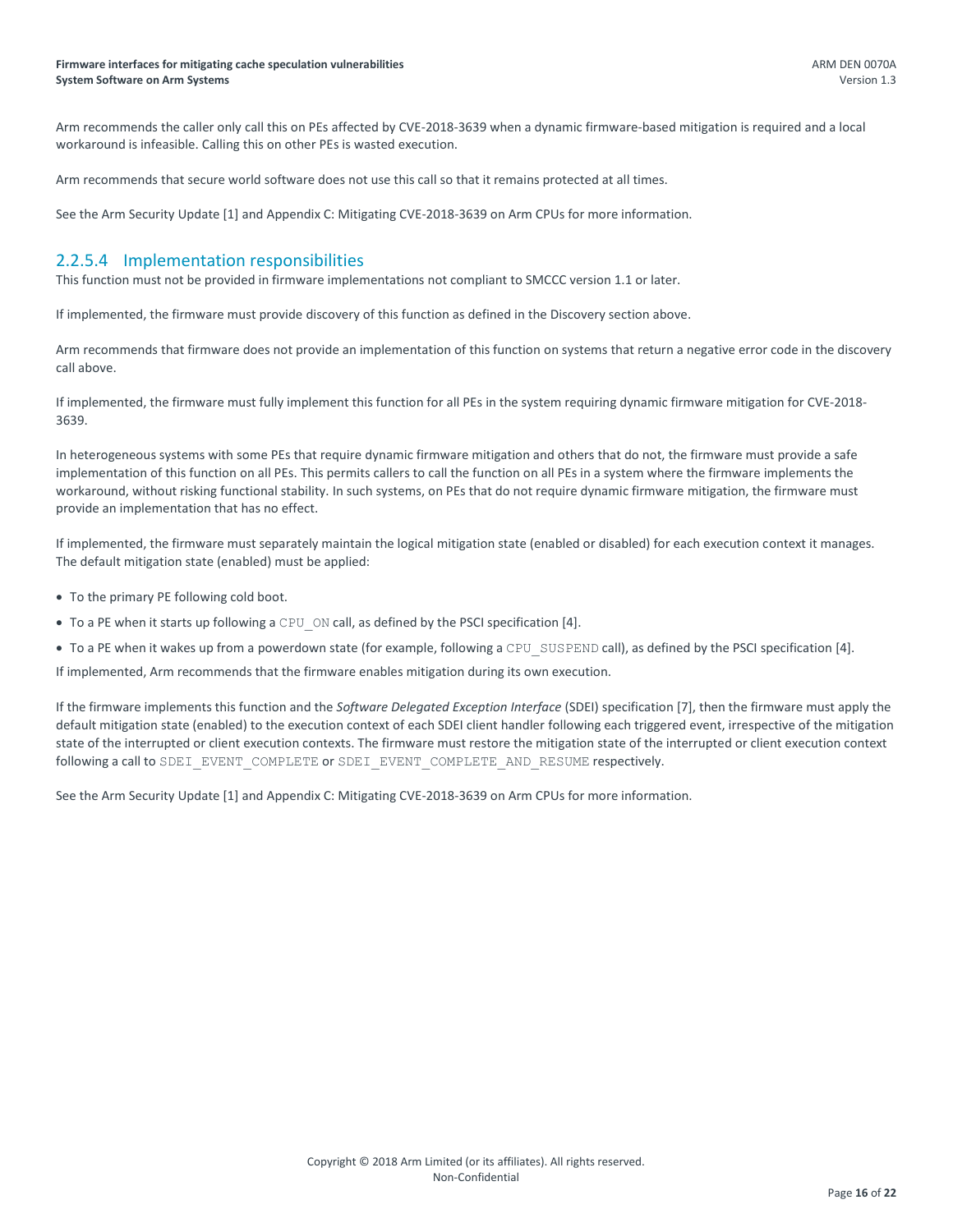# <span id="page-16-0"></span>**3 Changes to PSCI**

## <span id="page-16-1"></span>**3.1 Overview**

## <span id="page-16-2"></span>**3.1.1 Discoverability of SMCCC implementation**

On platforms that fully implement the SMC Calling Convention as described in revision B of that specification, the above additional functions are adequate for detecting the presence of the *Arm Architecture Service* functionality.

However, some platform and virtualization firmware only implements a subset of SMCCC. Specifically, such firmware might only implement the PSCI specification in order to meet Operating System requirements, but not provide a safe implementation of unimplemented SMCCC functions. A safe implementation is one that conforms to the SMCCC calling convention and returns NOT SUPPORTED (-1) for functions that are not defined or not implemented.

System software that needs to use the mitigation functions described above but must also run correctly on such platforms, requires one or more additional mechanisms to discover whether SMCCC is implemented, and specifically whether it is safe to call SMCCC\_VERSION.

One mechanism is to add discoverability of this to the firmware description (e.g. Device Tree or ACPI tables).

To accelerate adoption of these mitigations and protect more systems more rapidly from this vulnerability, Arm strongly recommends the firmware implementations also provide an additional discovery mechanism though the firmware PSCI implementation of PSCI\_FEATURES.

## <span id="page-16-3"></span>**3.2 Interface**

This is an updated excerpt from the PSCI specification for PSCI\_FEATURES. The significant changes are highlighted in gray. Note that the changes will apply from PSCI v1.0.

## <span id="page-16-4"></span>**3.2.1 PSCI\_FEATURES**

| <b>Dependency</b>  | Introduced in PSCI v1.0                                                                                                                                 |                                                  |                                                                                                                                                                                                                                                                                      |
|--------------------|---------------------------------------------------------------------------------------------------------------------------------------------------------|--------------------------------------------------|--------------------------------------------------------------------------------------------------------------------------------------------------------------------------------------------------------------------------------------------------------------------------------------|
| <b>Description</b> | Query API that allows discovering whether a specific PSCI function is implemented and its features. See<br>the PSCI specification [4] for more details. |                                                  |                                                                                                                                                                                                                                                                                      |
| <b>Parameters</b>  | uint32 Function ID                                                                                                                                      | 0x8400 000A                                      |                                                                                                                                                                                                                                                                                      |
|                    | uint32 psci_func_id                                                                                                                                     | Function ID for a PSCI Function or SMCCC VERSION |                                                                                                                                                                                                                                                                                      |
| <b>Return</b>      | int32                                                                                                                                                   | NOT SUPPORTED                                    | Function identified by psci func id not is<br>not implemented or not valid                                                                                                                                                                                                           |
|                    |                                                                                                                                                         | <b>SUCCESS</b>                                   | Function implemented                                                                                                                                                                                                                                                                 |
|                    |                                                                                                                                                         | > 0                                              | Optional<br>A set of feature flags associated with an<br>implemented function indentified by<br>psci func id. Feature flags are specific to<br>each function. In all cases the format is:<br>Bit[31] is zero<br>Bits[0:30] represent the feature flags.<br>See PSCI [4] for details. |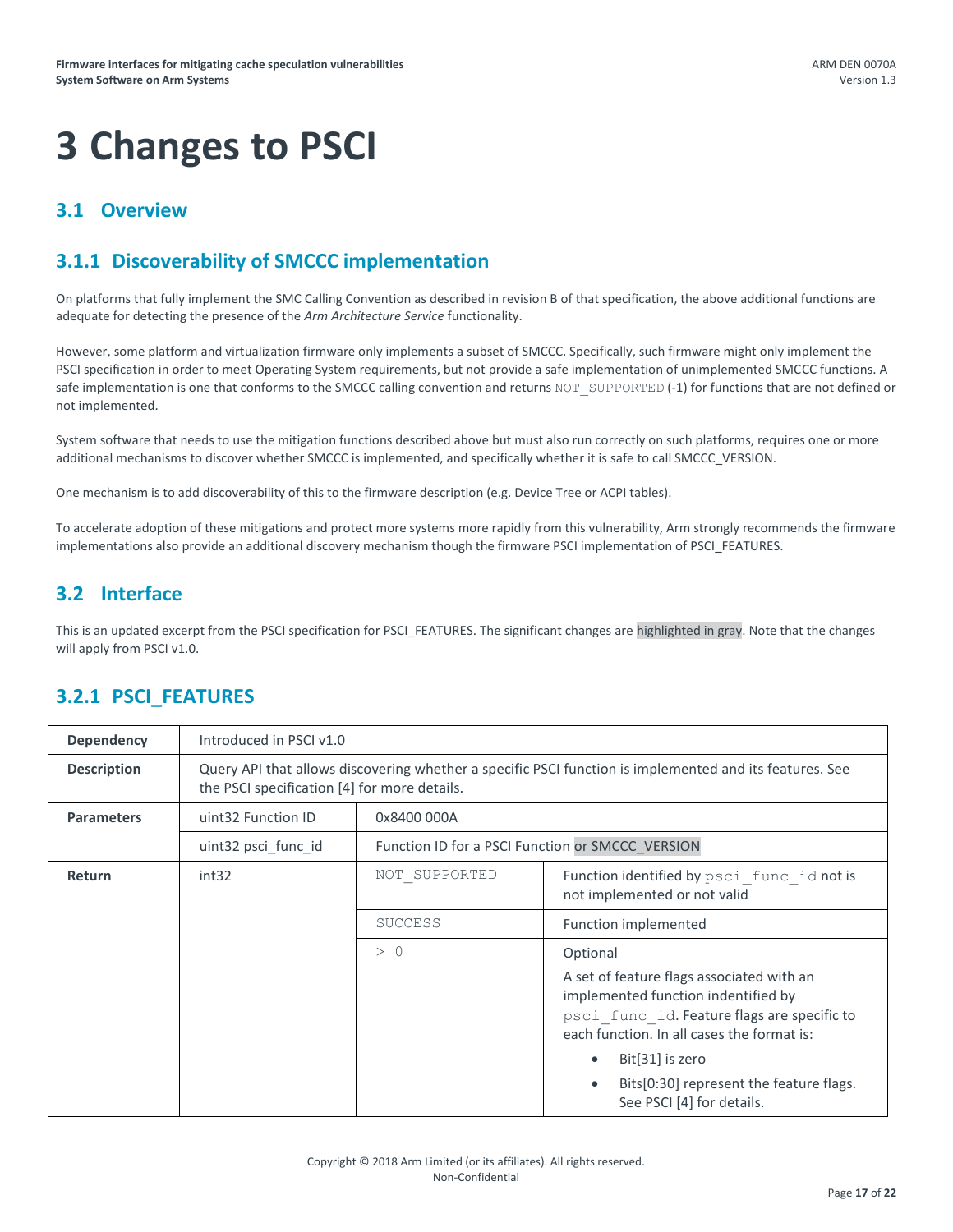#### 3.2.1.1 Usage

As for PSCI v1.0 and later.

In addition, this interface can be used to detect the implementation of SMCCC\_VERSION in the firmware.

#### 3.2.1.2 Parameters

The psci func id parameter is valid if it is any of:

- a PSCI SMC32 function identifier, in the range 0x8400 0000-0x8400 001F
- a PSCI SMC64 function identifier, in the range 0xC400 0000-0xC400 001F

• the SMCCC\_VERSION function identifier, 0x8000 0000

#### 3.2.1.3 Return

For valid PSCI function identifiers see PSCI for details of the return value.

When psci func id is SMCCC\_VERSION, a return value of SUCCESS (zero) indicates that SMCCC\_VERSION is implemented.

#### 3.2.1.4 Implementation responsibilities

Arm recommends that this function reports the presence of SMCCC\_VERSION for any firmware that implements SMCCC v1.1 as described in this specification.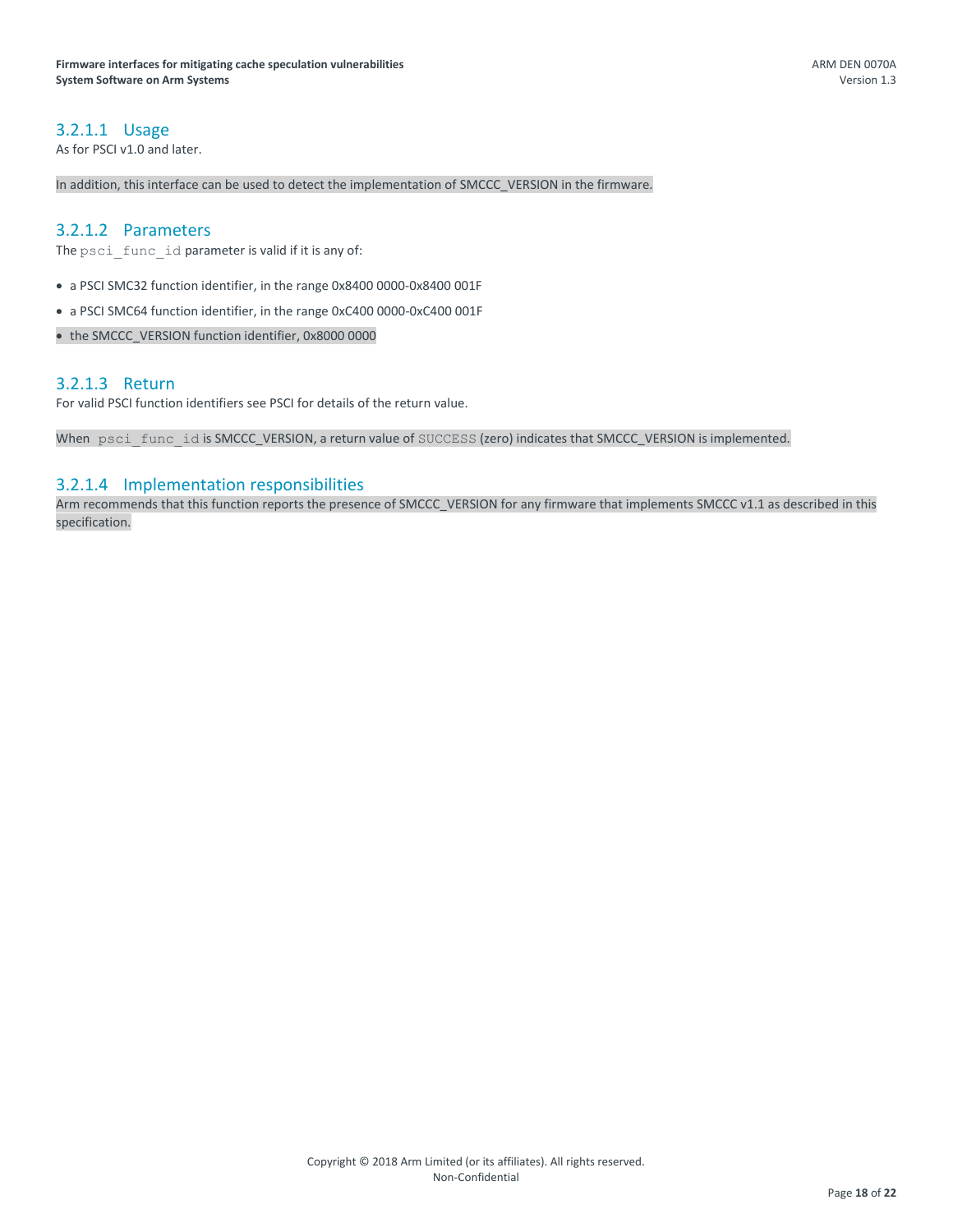## <span id="page-18-0"></span>**4 Appendix A: Discovery of Arm Architecture Service functions**

System software needs to run safely on any existing platform, but should make use of the mitigation functionality whenever it is available. The following approach to discovery should maximize the ability to detect this functionality without causing unsafe behavior on existing platforms.

## <span id="page-18-1"></span>**4.1 Step 1: Determine if SMCCC\_VERSION is implemented**

The following pseudo code summarizes the proposed discovery flow using PSCI 1.0:

```
if (FirmwareTablesLookup(PCSI) == SUCCESS)
{
    if (invoke pcsi version() >= 0x10000)
     {
         if (invoke_pcsi_features(SMCCC_VERSION) == SUCCESS)
             return SUCCESS;
     }
}
return NOT_SUPPORTED
```
The steps are:

- 1. Use firmware data, device tree PSCI node, or ACPI FADT PSCI flag, to determine whether a PSCI implementation is present.
- 2. Use PSCI\_VERSION to ascertain whether PSCI\_FEATURES is provided. PSCI\_FEATURES is mandatory from version 1.0 of PSCI.

3. Use PSCI\_FEATURES with the SMCCC\_VERSION function identifier as a parameter to determine that SMCCC\_VERSION is implemented. In future ACPI and device tree might also be extended to indicate the compliance to the SMCCC directly.

## <span id="page-18-2"></span>**4.2 Step 2: Determine if Arm Architecture Service function is implemented**

The following pseudo code summarizes the proposed discovery flow of an *Arm Architecture Service* function, using SMCCC\_ARCH\_WORKAROUND\_1 as an example:

```
if (invoke smccc version() >= 0x10001)
{
    if (invoke smccc arch features(SMCCC ARCH WORKAROUND 1) >= 0)
         return SUCCESS;
}
return NOT_SUPPORTED
```
The steps are:

- 1. Use SMCCC VERSION to ascertain that the calling convention complies to version 1.1 or above.
- 2. Use SMCCC\_ARCH\_FEATURES to query whether the *Arm Architecture Service* function is implemented on this system.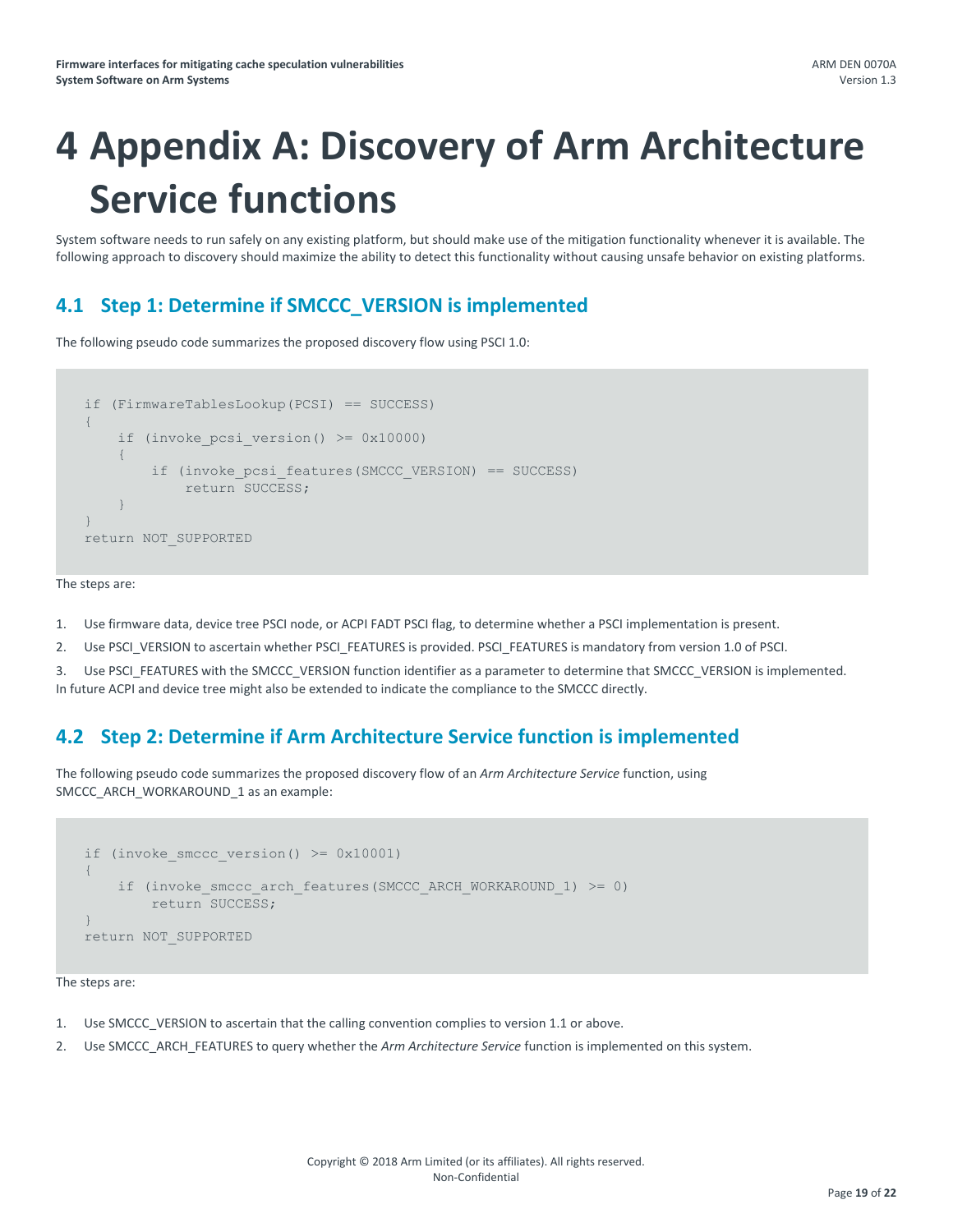<span id="page-19-0"></span>If the software is running on a heterogenous system (e.g. bit.LITTLE), it can optimize use of an *Arm Architecture Service* function by invoking SMCCC\_ARCH\_FEATURES on each PE and eliminating the calls to the function on PEs that indicate the function call is not required, for example on PEs that return one (1) in the case of SMCCC\_ARCH\_WORKAROUND\_1.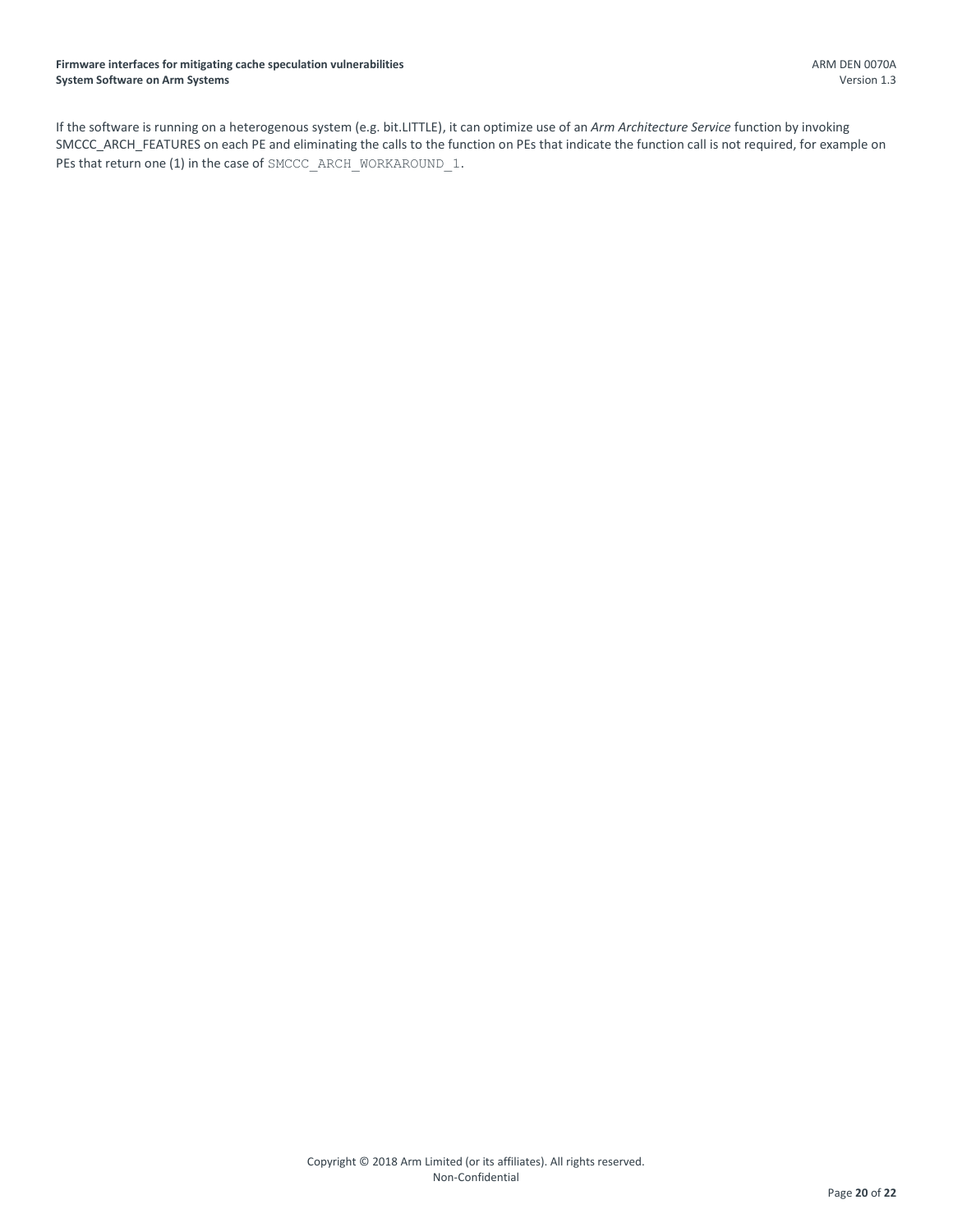# <span id="page-20-0"></span>**5 Appendix B: Mitigating CVE-2017-5715 on Arm CPUs**

Mitigations for CVE-2017-5715 on Arm Cortex CPUs involves invalidation of the branch predictor. The approach differs depending on the CPU model. See also the *Arm Security Update* [1] and the Technical Reference Manuals (TRMs) for each CPU on the *Arm Developer* website [6].

**[Table 3](#page-20-1)** provides a summary of the actions required.

|         | <b>Cores</b>                           | AArch64 Workarounds               | <b>AArch32 Workarounds</b>         |
|---------|----------------------------------------|-----------------------------------|------------------------------------|
| Armv8-A | Cortex-A57<br>Cortex-A72               | MMU Disable/Enable <sup>(a)</sup> | MMU Disable/Enable <sup>(a)</sup>  |
|         | Cortex-A73<br>Cortex-A75               | <b>BPIALL instruction (b)</b>     | <b>BPIALL instruction</b>          |
|         | Cortex-A35<br>Cortex-A53<br>Cortex-A55 | Not affected                      | Not affected                       |
|         | Cortex-A32                             | (e)                               | Not affected                       |
| Army7-A | Cortex-A8                              | (e)                               | <b>BPIALL instruction (c)</b>      |
|         | Cortex-A9<br>Cortex-A12<br>Cortex-A17  | (e)                               | <b>BPIALL instruction</b>          |
|         | Cortex-A15                             | (e)                               | ICIALLU instruction <sup>(d)</sup> |
|         | Cortex-A5<br>Cortex-A7                 | (e)                               | Not affected                       |

#### **Table 3 CVE-2017-5715 mitigations on Arm Cortex CPUs**

- <span id="page-20-2"></span><span id="page-20-1"></span>(a) The software must disable the MMU for the currently active translation regime. The toggling code must be mapped so that physical and virtual address are the same.
- <span id="page-20-3"></span>(b) This must be done from a privileged exception level in AArch32 execution state.
- <span id="page-20-5"></span>(c) For Cortex-A8, ACTLR[6] 'IBE' must be equal to 1 to enable the BPIALL instruction.
- <span id="page-20-6"></span>(d) For Cortex-A15, ACTLR[0] must be equal to 1 in order to invalidate the branch predictor when performing the ICIALLU instruction.
- <span id="page-20-4"></span>(e) These cores are AArch32 only

Constraints (a) and (b), in particular, imply that the firmware based mitigation described in this document is the most effective, or only, mitigation available for system software.